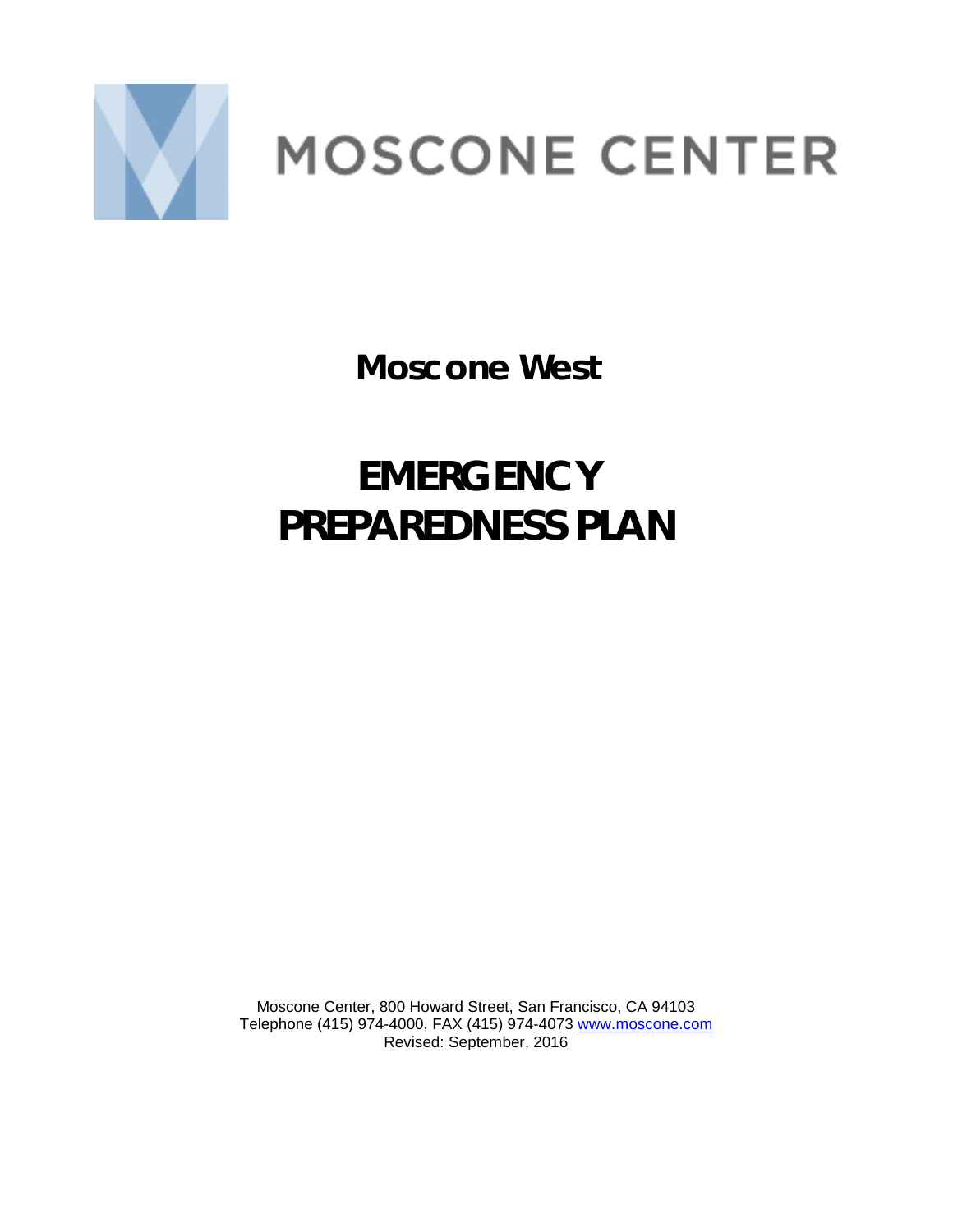# **Table of Contents**

|                                                                          | 2  |
|--------------------------------------------------------------------------|----|
|                                                                          | 3  |
|                                                                          | 4  |
|                                                                          | 5  |
| Moscone West, House Phone Locations Floor Plan, First Floor/Street Level | 5  |
| Moscone West, House Phone Locations Floor Plan, Second & Third Floors    | 6  |
|                                                                          | 7  |
|                                                                          | 7  |
|                                                                          | 8  |
|                                                                          | 9  |
|                                                                          | 10 |
|                                                                          | 11 |
|                                                                          | 12 |
|                                                                          | 13 |
|                                                                          | 14 |
|                                                                          | 16 |
|                                                                          | 17 |
|                                                                          | 18 |
|                                                                          | 19 |
|                                                                          | 20 |
|                                                                          | 21 |
|                                                                          | 22 |
|                                                                          | 23 |
|                                                                          | 24 |
|                                                                          | 25 |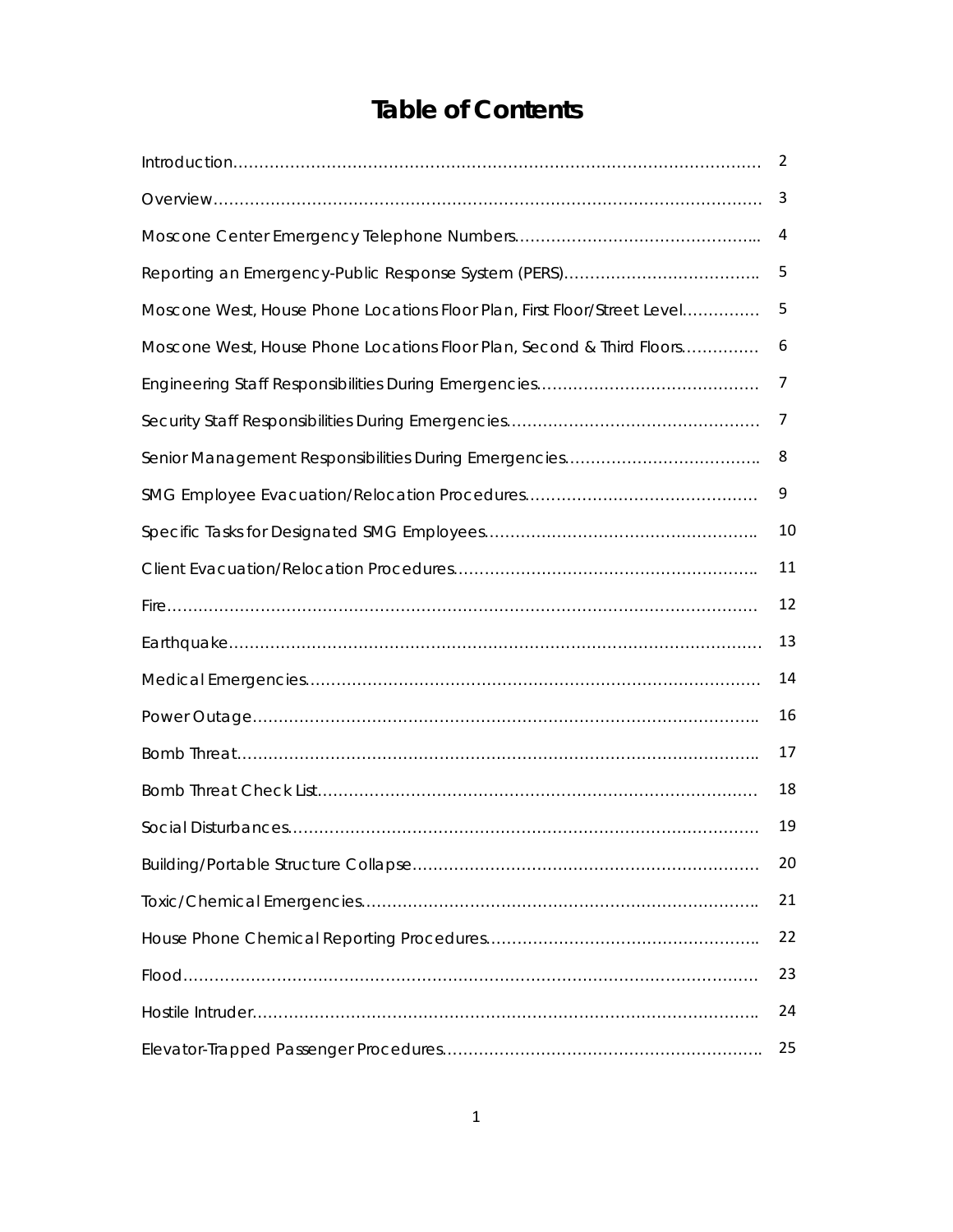# **Introduction**

The following Moscone Center Emergency Preparedness Plan is in accordance with the standards set forth by the California Department of Industrial Relations ("Cal-OSHA")- California Code of Regulations, Title 8 (T8CCR), Subchapter 7, Group 1, Article 2, §3220: Emergency Action Plan.

It is the intent of the Moscone Center and SMG's management team to provide our clients, visitors, employees, and the City and County of San Francisco with a comprehensive emergency management plan to aid in ensuring maximum safety in the event of an emergency situation at the Moscone Center. The full plan consists of several documents, with each document outlining an action program appropriate to a different audience.

This document*,* **Moscone West Emergency Preparedness Plan** is written for the specific purpose of outlining an action plan appropriate for our clients and facility users. Its intent is to provide a general understanding of the roles played by convention center staff and management, as well as outside agencies, in any emergency situation. It is also intended to convey appropriate response measures to be taken by facility users, contractors, and related parties in assuring the greatest responsiveness and care for the safety of everyone in the facility.

We have committed to writing a basic guide to be followed during specific emergencies within our facilities. This plan should not be interpreted as the sole solution to all emergencies. Our intent is to minimize the problems of confusion and indecision that often accompany emergency situations. Flexibility and rationality are keys to successfully managing any emergency. We stress human safety above material loss at all times.

In addition to the safety of those within the facility, the Moscone Center and SMG have made efforts to work cooperatively with City agencies, public and private emergency support providers, and our surrounding neighborhood during emergency situations. We are committed to working cooperatively with the American Red Cross, law enforcement agencies, rescue agencies and neighborhood associations. Through the cooperative efforts of these agencies and the facility, a swift recovery from any emergency can be made safely.

Virtually all of the information in this plan establishes procedures to be followed by facility staff in responding to an emergency**. Your role is equally important in assuring the most effective emergency response to any situation. It is critical that as the facility user, you review this plan with your own staff and that you establish an agreed upon location outside the facility for your staff to meet in the event of a building evacuation.**  It is the responsibility of our staff to act in the interest of your safety and that of your attendees, exhibitors and employees, and we ask that you assist us by supporting our plan through cooperation and active listening in the event of any emergency.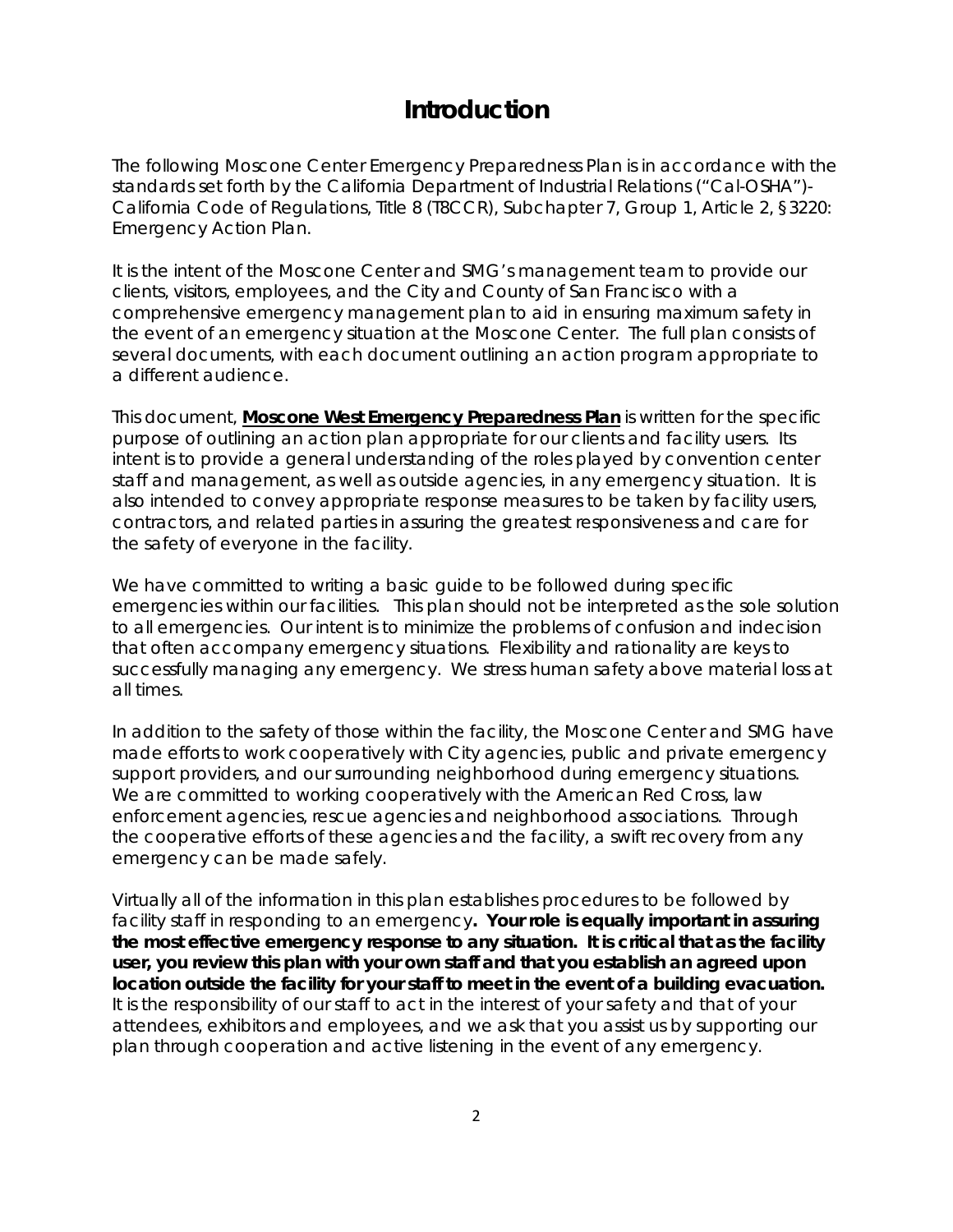# **Overview**

The Moscone Center is San Francisco's premier meeting and exhibition facility. Located in the heart of the downtown district, the Moscone Center is minutes away from the City's theaters, nightclubs, and business community. The Moscone Center anchors the central blocks of the 87-acre Yerba Buena Center, a major development devoted to public use facilities and parks. Immediately surrounding the convention center are the San Francisco Museum of Modern Art (MOMA), the Metreon, the Center for the Arts, the Yerba Buena Gardens, local businesses, and large residential complexes.

Moscone West is located at 800 Howard Street and includes:

#### **First Floor**

Lobby 27,540 square feet 96,660 square feet **Second Floor**

| Lobby                   | 28,261 square feet |
|-------------------------|--------------------|
| Meeting Rooms 2000-2024 | 99,716 square feet |

## **Third Floor**

| Lobby                   | 28,261 square feet |
|-------------------------|--------------------|
| Meeting Rooms 3000-3024 | 99,716 square feet |

## **Basement Level**

Loading Docks 9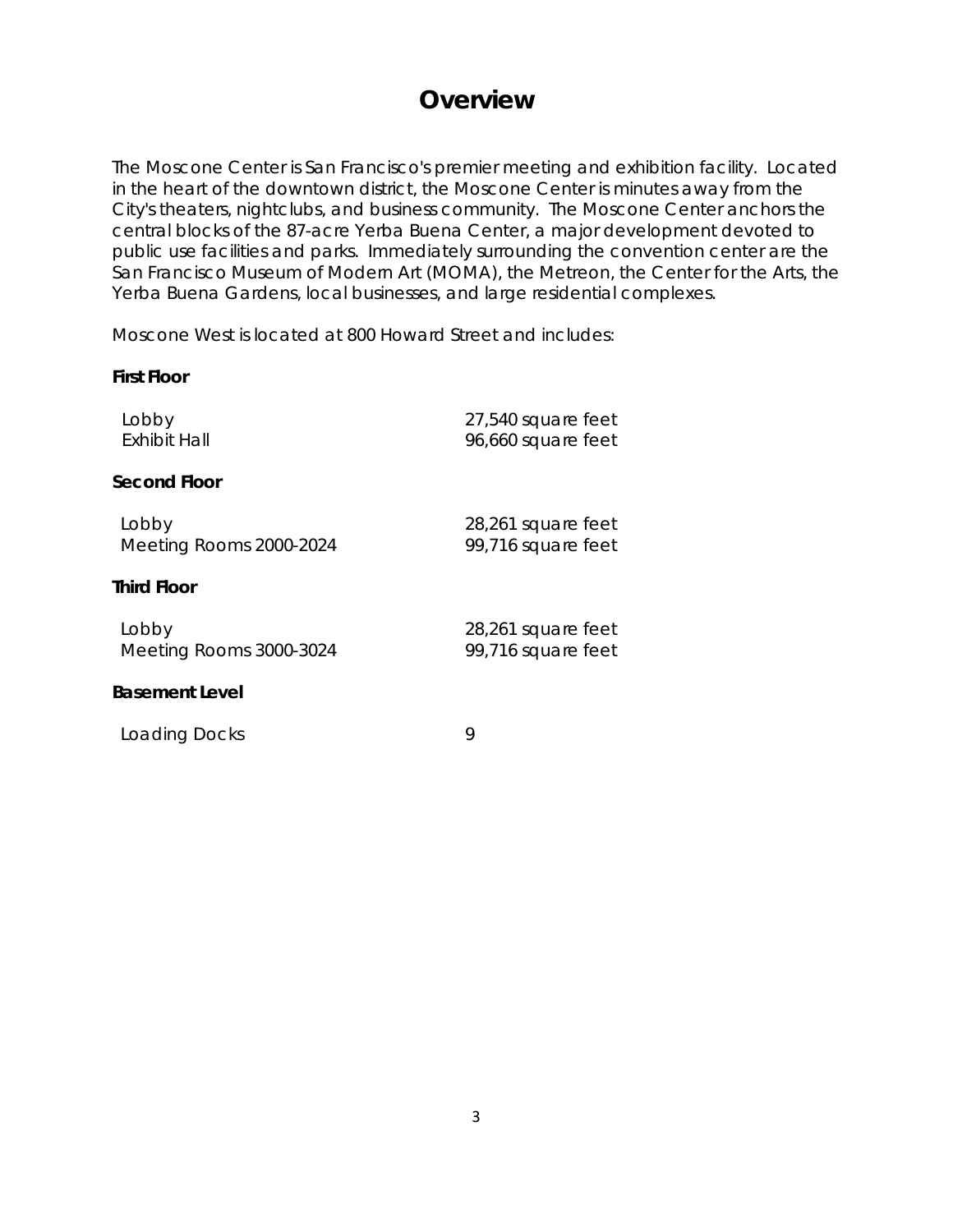# **Moscone Center Emergency Telephone Numbers**

| San Francisco Central Fire Station (All Fire)                              | 911<br>(415) 558-3200<br>(415) 558-3268   |
|----------------------------------------------------------------------------|-------------------------------------------|
| San Francisco Police Department - Southern Station                         | (415) 553-1373                            |
|                                                                            | (888) 410-8882                            |
|                                                                            | (415) 695-2020                            |
|                                                                            | (415) 695-2096                            |
|                                                                            | (415) 777-3415                            |
| PG&E (Gas & Electric), Jack D'Angelo (Mon-Fri 8am-5pm)                     | (415) 973-7090<br>Or Cell: (415) 515-7361 |
|                                                                            | (415) 271-9816                            |
|                                                                            | (415) 621-3841                            |
| <b>Telephone Problems:</b><br>Telephone Switch - Avaya (Denver) #SL2685764 | (800) 303-0103<br>(800) 242-2121          |
| <b>Fire Extinguishers:</b>                                                 | (650) 321-7440                            |
| <b>Diesel Fuel:</b>                                                        | (530) 885-0401                            |
| Duty Officer, Pager #866.298-4514                                          | (415) 558-2700                            |
|                                                                            | (415) 252-3900                            |
|                                                                            | (415) 427-8000                            |
|                                                                            | (415) 544-7225                            |
|                                                                            | (877) 276-8691                            |
| <b>FIRE ALARM SUPERVISION SYSTEMS</b>                                      |                                           |
| <b>Moscone North and South:</b>                                            |                                           |
| Convergint, Account #CT-0139 (Charlie Tango)                               | (800) 458-4519                            |
| <b>Moscone West:</b>                                                       |                                           |
| TYCO (Fire Alarm Supervision) System #H02291036                            | (800) 289-2647                            |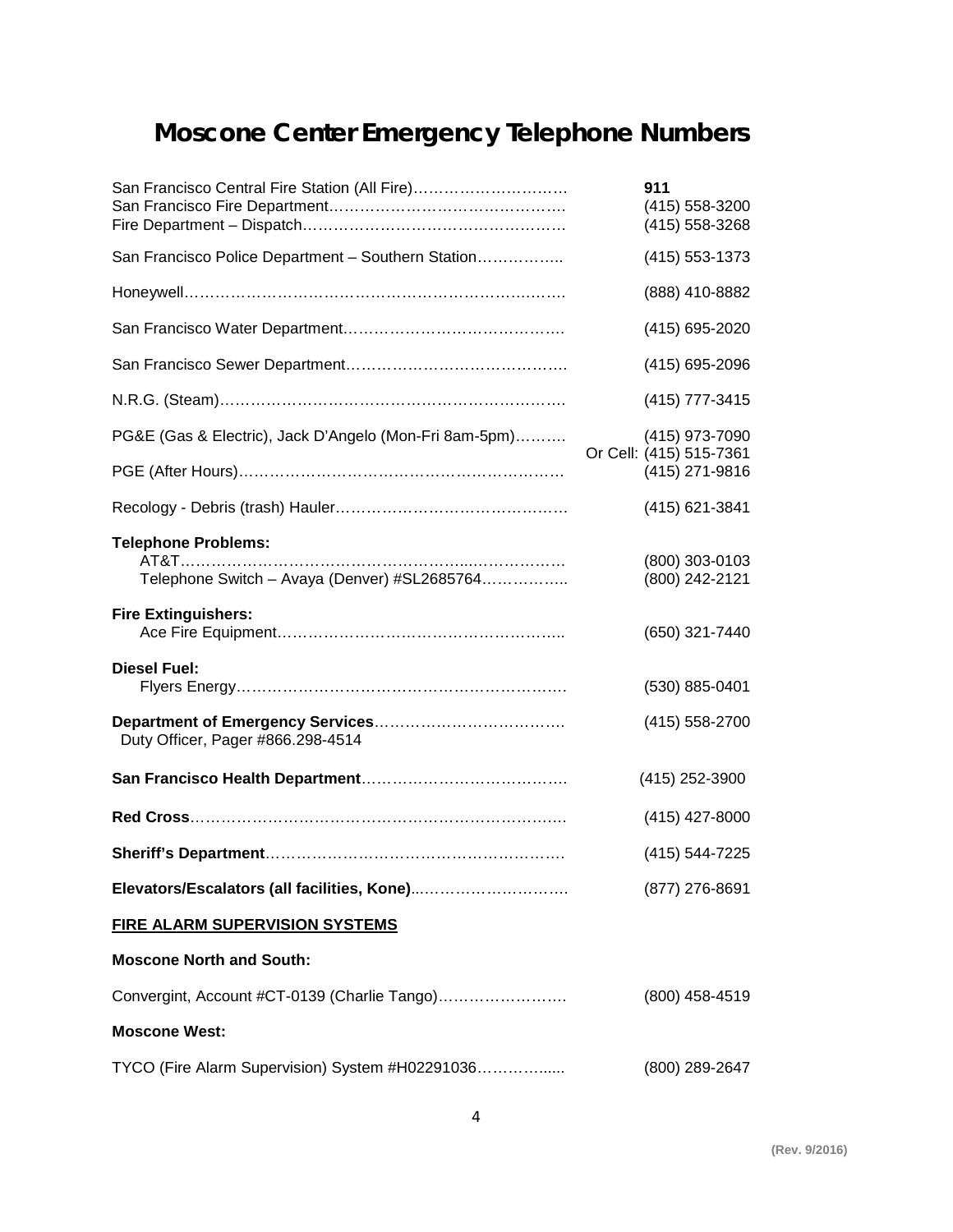# **Reporting an Emergency**

IN THE EVENT OF AN EMERGENCY, THERE ARE TWO OPTIONS:

- 1. Use the white house phones located on each floor in Moscone West (see diagram). You can report an emergency to Moscone Security Control by picking up a white house phone and dialing **x511.**
- 2. Activate the red fire alarm pull station located adjacent to each emergency stairway.

# **House Phone Procedures**

- 1. Go to the white house phone closest to the emergency.
- 2. Dial Moscone Center's Security Control at **x511**.
- 3. Wait for an answer.
- 4. Calmly explain the emergency, including the specific location.
- 5. Replace the receiver after reporting the emergency.
- 6. If safe, wait at the white house phone for emergency personnel to arrive and direct them to the emergency.

# **Moscone West-First Floor/Street Level House Phone Locations**

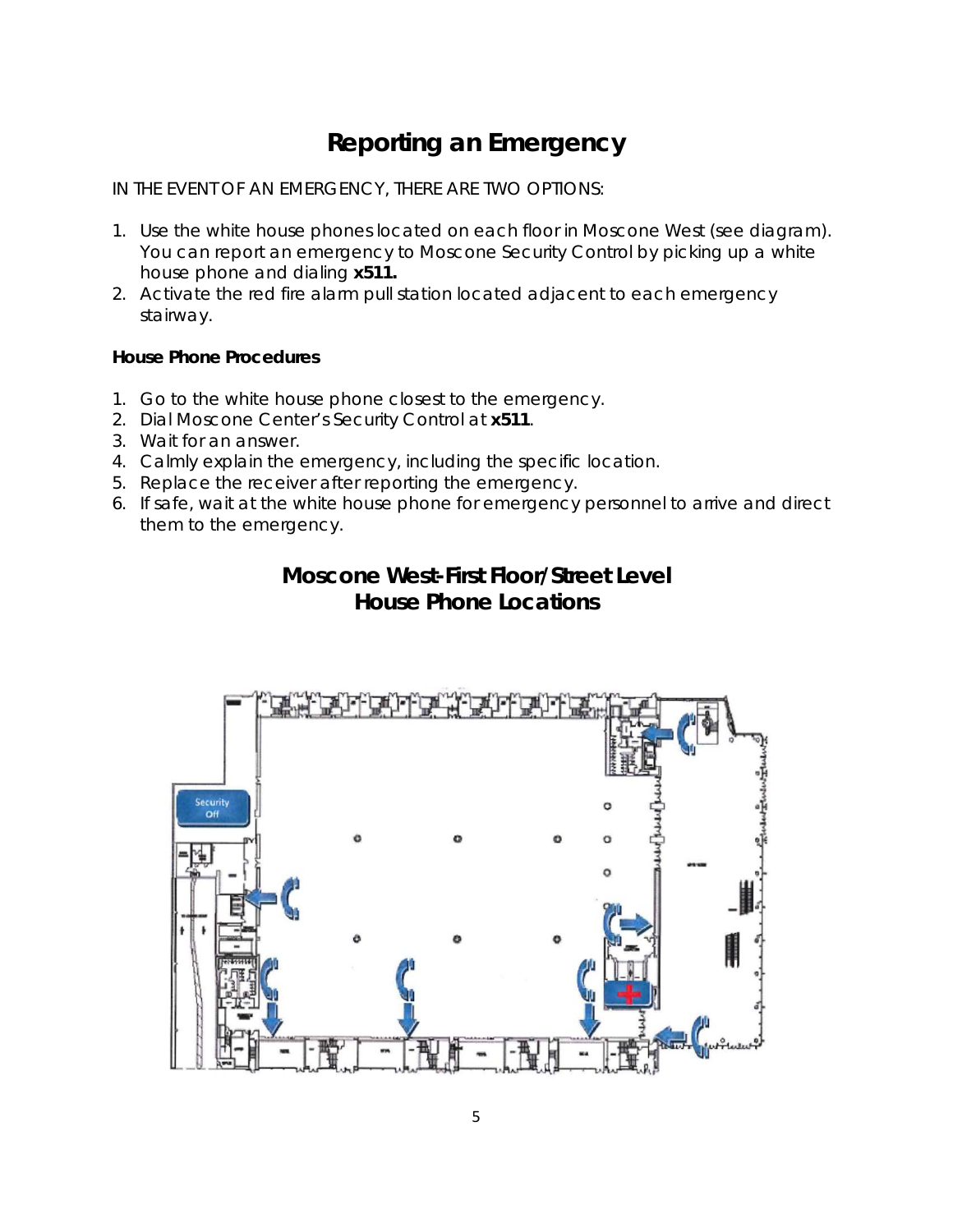

 **Moscone West Second Floor House Phone Locations**

 **Moscone West Third Floor House Phone Locations**

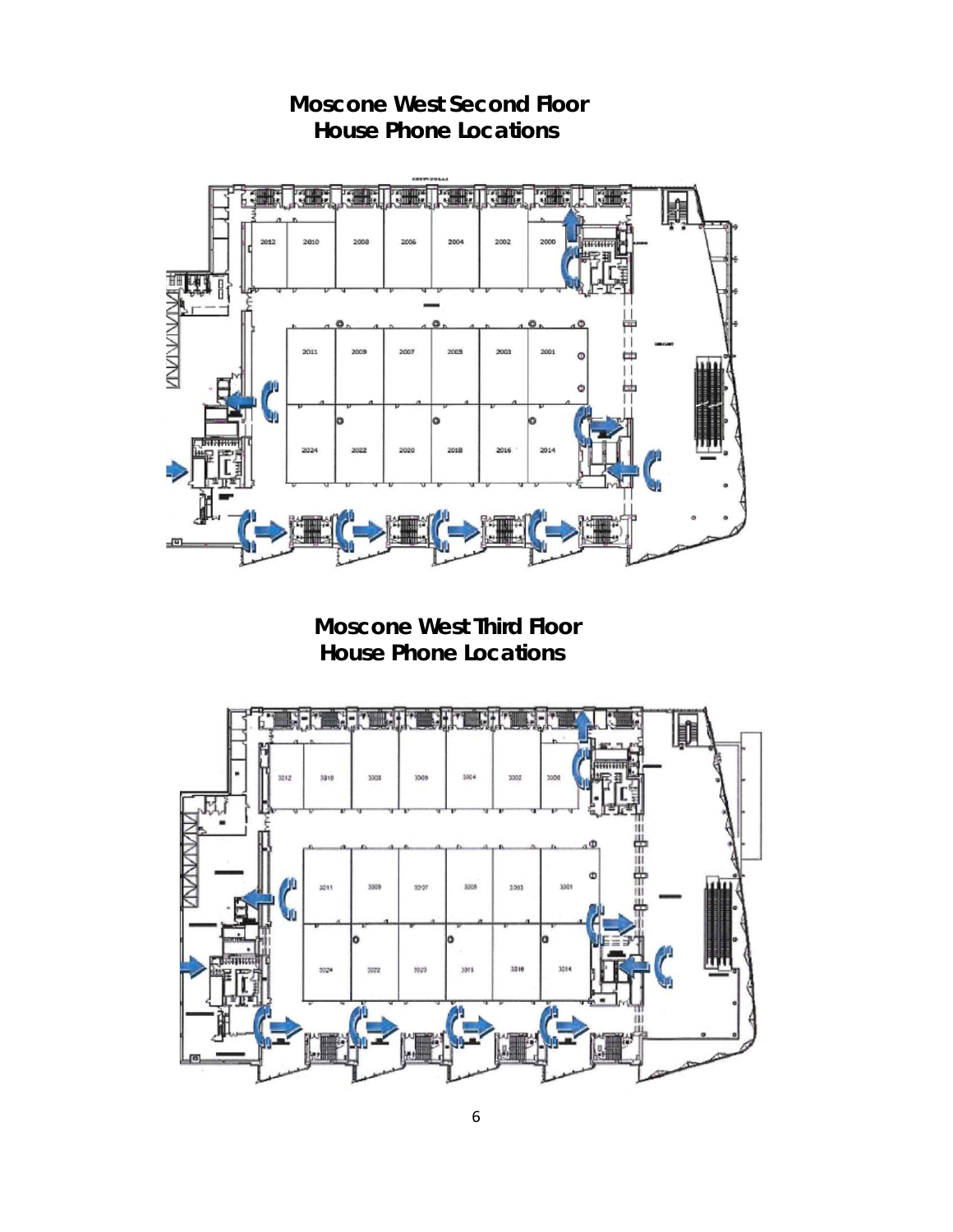# **Engineering Staff Responsibilities During Emergencies**

# **Control Rooms**

The Security and Engineering Control Rooms are staffed at all times. In the event of an emergency, the Control Room is the first place where the emergency is recorded and the first response initiated. The Control Room is located on the west side of the first level, adjacent to Minna Street.

## **Engineering Staff Responsibilities During an Emergency**

The Engineering staff has been trained to deal with many types of emergencies. An Engineer will respond to the Fire Department Control Room, which is located on the N/E side of the first floor adjacent to 4<sup>th</sup> Street. When an emergency is reported, the following is a brief guideline:

## **In case of fire or emergency, notify the San Francisco Fire Department immediately.**

- 1. Remain calm.
- 2. Establish the exact location of the emergency.
- 3. Dispatch personnel to the emergency location to report on conditions.
- 4. Alert all departments of the emergency by radio and contact Senior Management.
- 5. Make the necessary Facilities Emergency Announcement(s).
- 6. In all other emergencies, contact the appropriate agency for assistance and/or information.
- 7. If evacuation is necessary, refer to the **Evacuation/Relocation** section of this plan for further instructions.
- 8. Interface with Senior Management when they arrive at the Control Room and provide support as necessary.
- 9. Lend technical assistance to any agency, if requested.

# **Security Staff Responsibilities During Emergencies**

The Security Staff has also been trained to deal with many types of emergencies; their efforts in the Control Room will be in conjunction with those of Engineering. The following is a basic guideline:

## **In case of fire or emergency, notify the San Francisco Fire Department immediately.**

- 1. Remain calm.
- 2. Establish the exact location of the emergency.
- 3. Dispatch personnel to the emergency location to report on conditions.
- 4. Alert all departments of the emergency by radio and contact Senior Management.
- 5. Make the necessary Facilities Emergency Announcement(s).
- 6. In all other emergencies, contact the appropriate agency for assistance and/or information.
- 7. If evacuation is necessary, refer to the **Evacuation/Relocation** section of this guide for further instructions.
- 8. Interface with Senior Management when they arrive at the Control Room and provide support as necessary.
- 9. Lend technical assistance to any agency, if requested.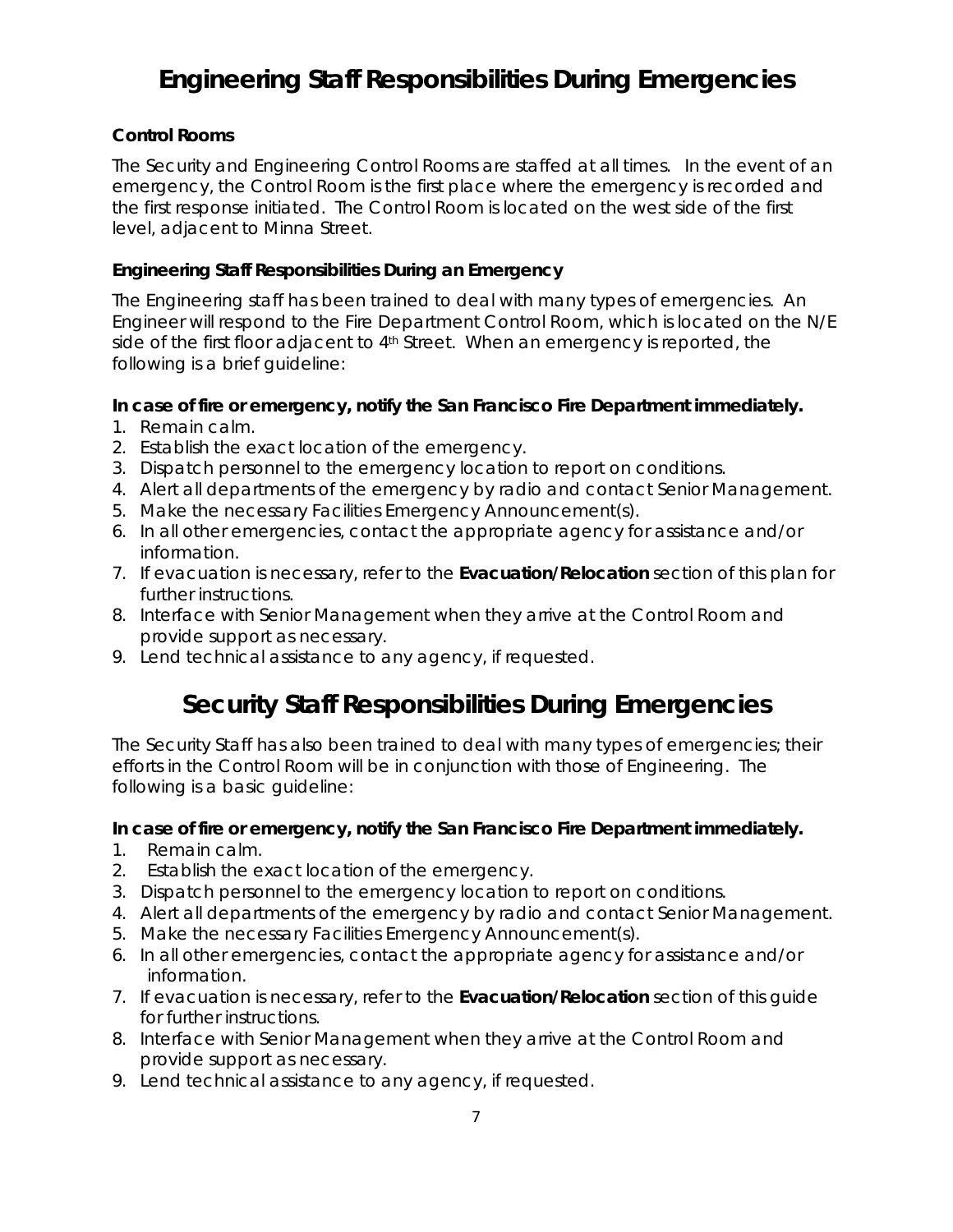# **Senior Management Responsibilities During Emergencies**

During any emergency, it is the responsibility of the highest-ranking SMG Employee to assume the lead. **The Security Control Room is designated as the command center for any emergency in Moscone West**. The following are some general guidelines to assist you in case of an emergency:

- 1. Remain calm.
- 2. Remember that during any emergency, our personnel will be looking for direction.
- 3. Report to the Control Room.
- 4. Assess the emergency and review what has been accomplished with the Engineer and/or Security person on duty in the Control Room(s). Insure that emergency pages have been made using the P.A. system and will continue until the situation is resolved.
- 5. Organize personnel and equipment (radios, telephones, cell phones, flashlights, etc.) to establish the cause and solution. If you feel the situation will not be resolved immediately, proceed with the following:
	- a. Establish contact with appropriate outside agency. If there is an interruption of natural gas, contact PG&E.
	- b. Take a roll call of all personnel.
	- c. Dispatch personnel for assessment of the facilities using the Emergency Floor Plan Grid. When dispatching personnel, appoint a "leader" that will report back to the Control Room at assigned intervals to a designated telephone number.
	- d. Contact Senior Management Personnel.
	- e. Assist outside agencies as they arrive.
- 6. Do not to use the radios as the primary source of communication. Information can be dispatched efficiently if the radio channels remain clear.

**After the emergency is successfully managed, insure that the "ALL CLEAR" page is made through the P.A. system.**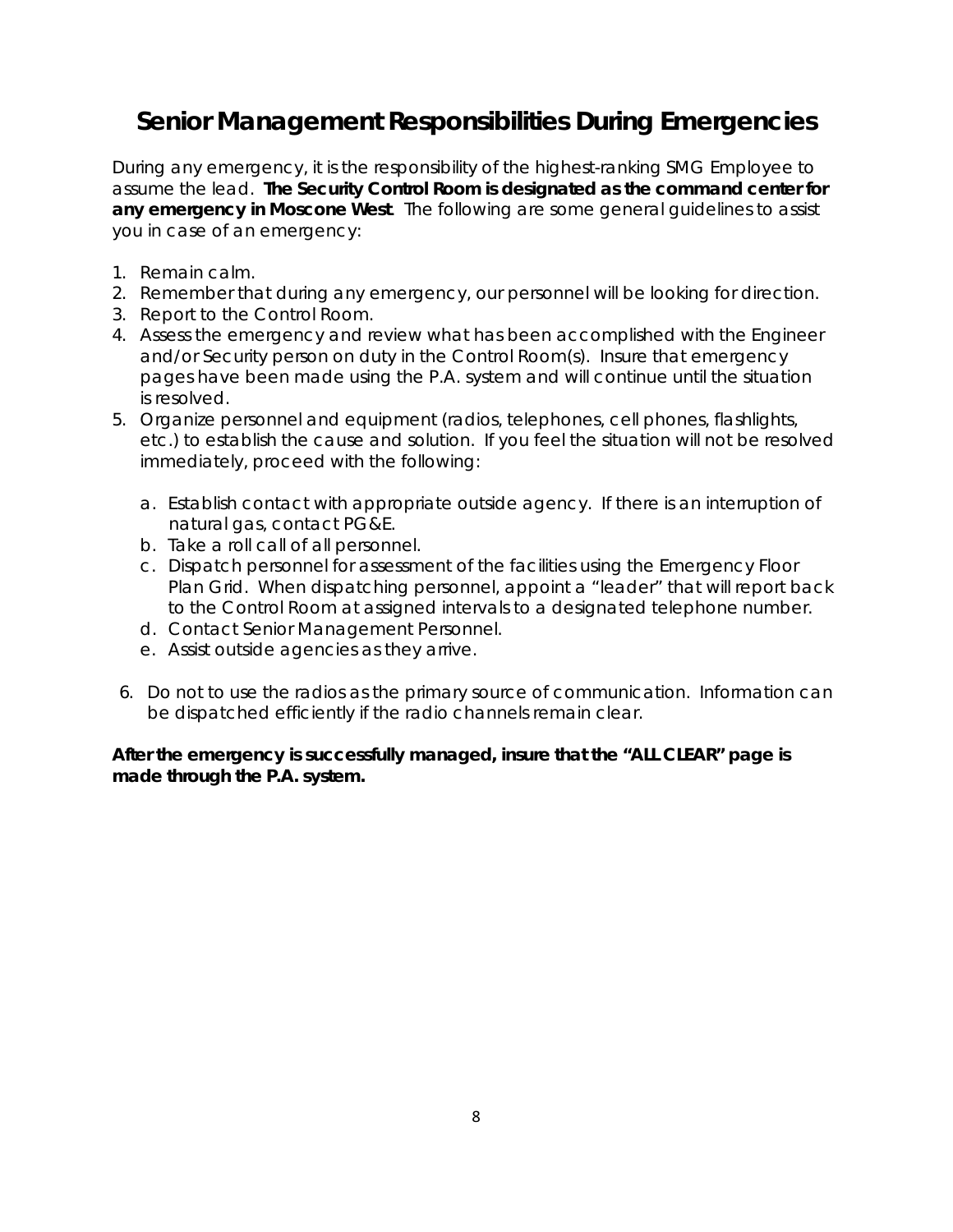# **SMG Employee Evacuation/Relocation Procedures**

In the event of an emergency, evacuation of the facilities may be necessary. The emergency personnel on the premises may mandate an evacuation. Emergency personnel are trained and may assist with the evacuation.

Our Fire Life Safety System is programmed with a prerecorded message which instructs attendees to evacuate the building. The recording is triggered by the system automatically when the system detects an emergency.

The following are procedures for all SMG employees to follow in the event of an evacuation. The designated relocation area for all SMG employees is in the **Moscone North Driveway.**



#### **Evacuation Safety**

- 1. Be calm, courteous and quiet. Leave the facility immediately through the nearest exit.
- 2. Do not use elevators.
- 3. Assist elderly, injured and disabled persons while you are exiting the facility.
- 4. Listen for further instructions via the P.A. system, radio or from your supervisor.
- 5. Do not attempt to return to your locker room or office or try to retrieve personal property.
- 6. Proceed directly to the designated relocation area.
- 7. Report to your supervisor immediately.
- 8. Do not re-enter the facility until instructed to do so.
- 9. If you are unable to exit (trapped/injured), call x511 with your name and location.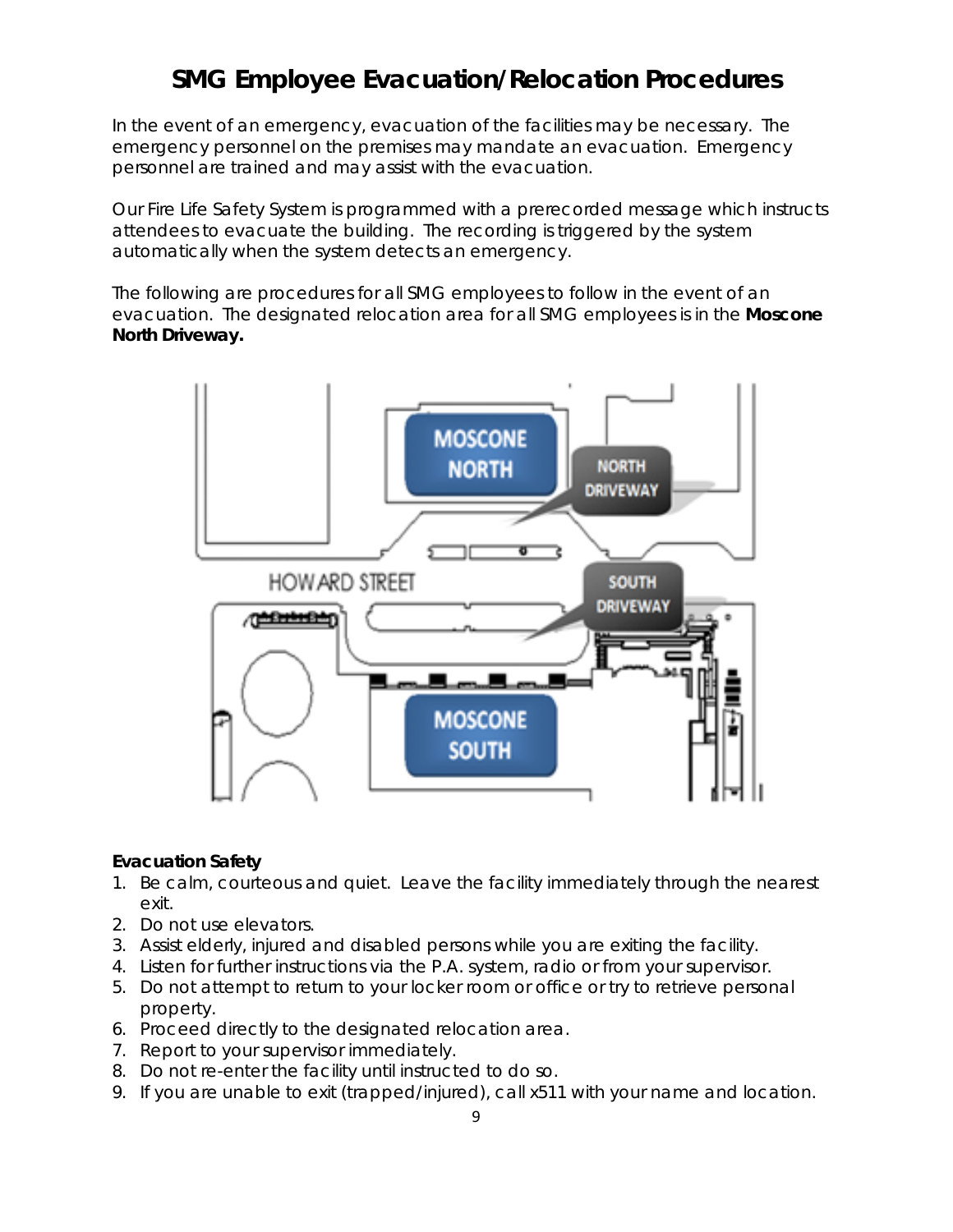# **Specific Tasks for Designated SMG Employees**

The following are specific tasks for designated employees:

# **General Manager/Highest Ranking SMG Employee**

- 1. Notify the General Manager, if not on-site.
- 2. Keep Department Heads apprised of the situation.
- 3. Keep the client apprised of the situation through the Event Manager.
- 4. Interface with Senior Emergency Personnel regarding assistance and re-entry.

# **Department Heads**

- 1. Proceed to the relocation area. Receive roll call information from supervisors/managers.
- 2. Forward missing employee names and last known location to the Control Room at **x511**.
- 3. Standby for further instructions.

## **Supervisors/Managers**

- 1. Proceed to the relocation area. Take a roll call of all subordinates.
- 2. Relay roll call information to your Department Head.

## **Event Manager**

- 1. Proceed to the client relocation area.
- 2. Keep client informed of the situation.
- 3. Update Department Heads of specific client needs.

# **Chief Engineer**

- 1. Report to the Control Room.
- 2. Assess emergency, and assist arriving Emergency Personnel.
- 3. Provide updates when appropriate.

## **Security Manager**

- 1. Report to the Control Room.
- 2. Accept roll call information.
- 3. Assist as needed.

## **Fire Marshal**

- 1. Report to the Control Room.
- 2. Assist the General Manager with Emergency Personnel.
- 3. Assist others as needed.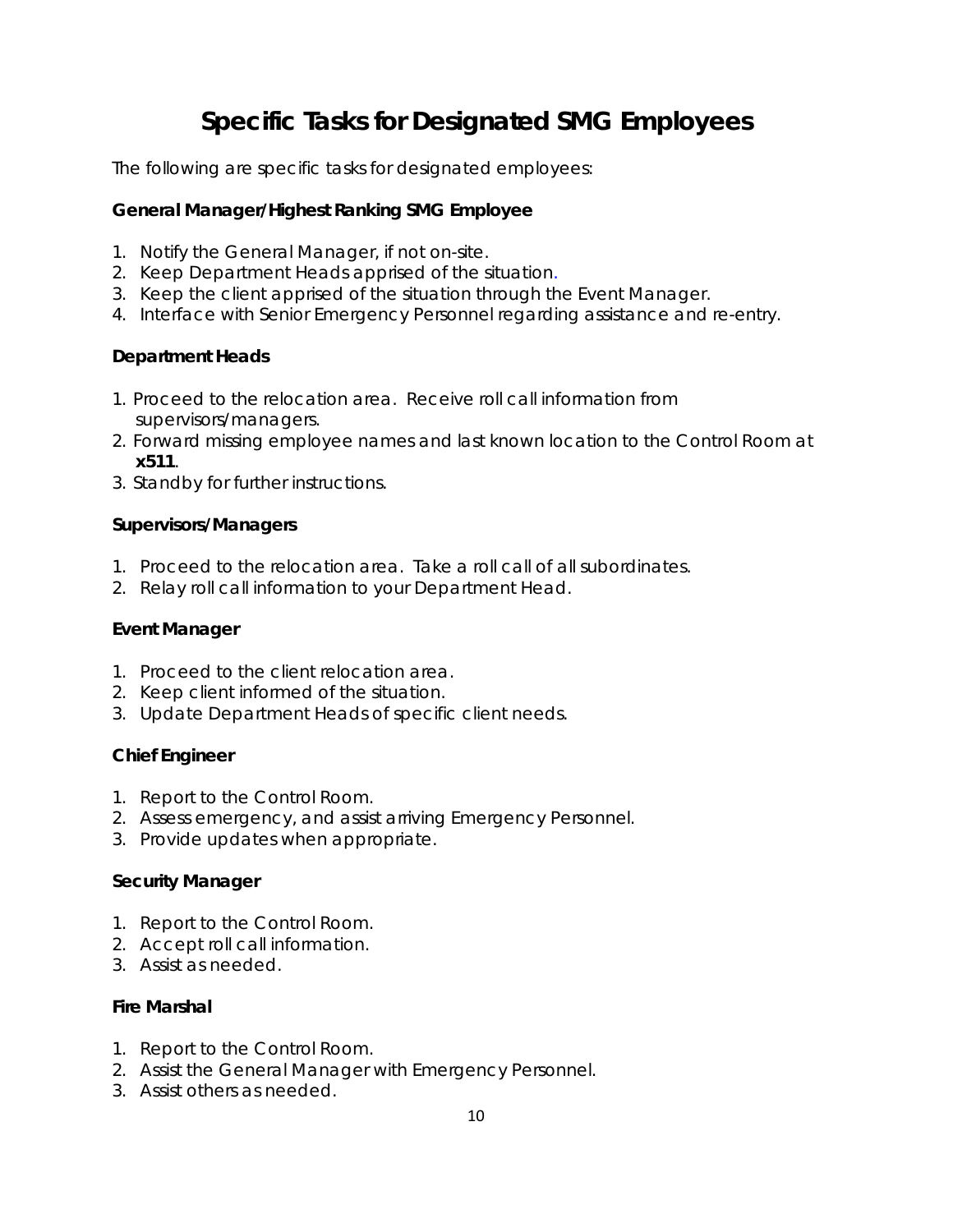# **Client Evacuation/Relocation Procedures**

**We strongly urge that the client designate a relocation area for their employees.** 

The designated evacuation relocation area for all Moscone West clients is in the Children's Carousel area located on the S/E corner of 4th and Howard Streets.

- 1. Evacuate the building immediately upon notification.
- 2. Walk directly to the designated relocation area.
- 3. Use crosswalks and only cross on green light.
- 4. Report to your supervisor immediately.
- 5. Wait quietly for further instructions.
- 6. Do not leave the relocation area unless instructed to do so.

Below are the Moscone West designated relocation areas:



**Evacuation Relocation Area**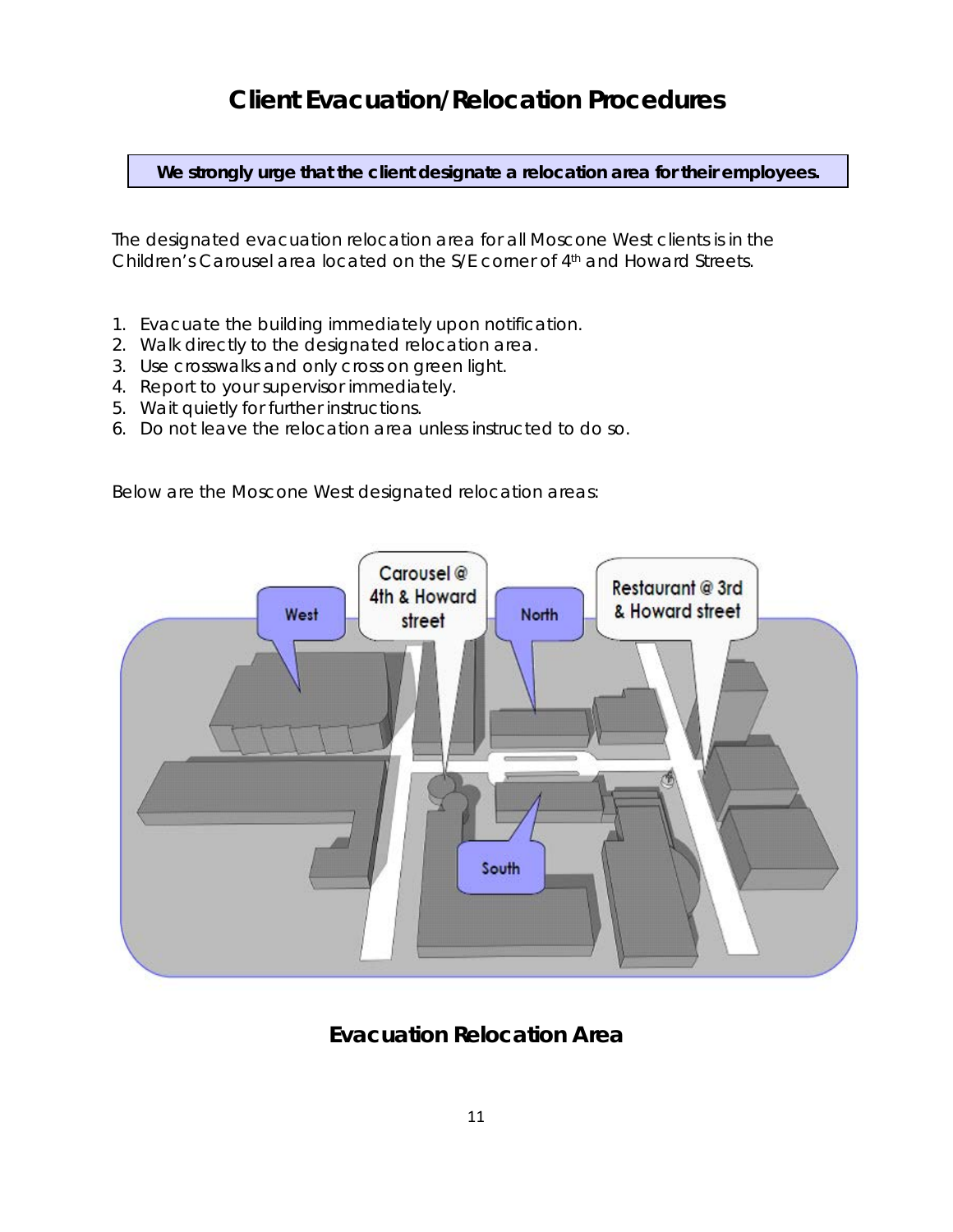Moscone West is a fully fire sprinklered building and has many fire and life safety features. This facility is monitored by a state-of-the-art Simplex Fire Alarm System located in the Fire Control Room. The Fire Control Room is situated on the N/E corner of the building adjacent to 4<sup>th</sup> Street. This system includes a full function public address and automated evacuation message, emergency strobe lights, and emergency lighting. The building is also equipped with four (4) Automated External Defibulators (AED's). Their locations are listed in the **Medical Emergencies** section of this plan. The facility also has a water reserve of approximately 100,000 gallons and a computerized monitoring system that reports all alarms to a central Control Room which is monitored 24 hours a day.

Fire prevention is everyone's responsibility. Do not engage in firefighting of any type unless you have been properly trained. Firefighting techniques will not be provided in this plan.

**The Fire Marshal advises each organization using the facility to designate an area for staff roll call should an emergency arise.**

# **DO NOT ATTEMPT TO EXTINGUISH A FIRE UNLESS YOU ARE PROPERLY TRAINED.**

# **REPORT ALL FIRES TO SECURITY CONTROL (X511) IMMEDIATELY.**

# **Fire Safety**

- 1. Remain calm.
- 2. Report the fire immediately. Do not assume that the fire has been reported.
- 3. Move safely away from the fire and smoke.
- 4. Stay low to the ground.
- 5. Do not inhale smoke or fumes.
- 6. Listen for instructions via the P.A. system.
- 7. Proceed to the nearest exit and leave the facility.
- 8. Report to designated relocation area.

# **House Phone Reporting Procedures**

- 1. Call the Security Control Room at **x511**.
- 2. Speak slowly and clearly.
- 3. Tell the person in the Control Room:
	- a. There is a fire.
	- b. The location of the fire.
	- c. The type or cause of the fire.
	- d. If there are any injuries.
- 4. If safe, wait at the location for emergency personnel to arrive. Direct them to the emergency.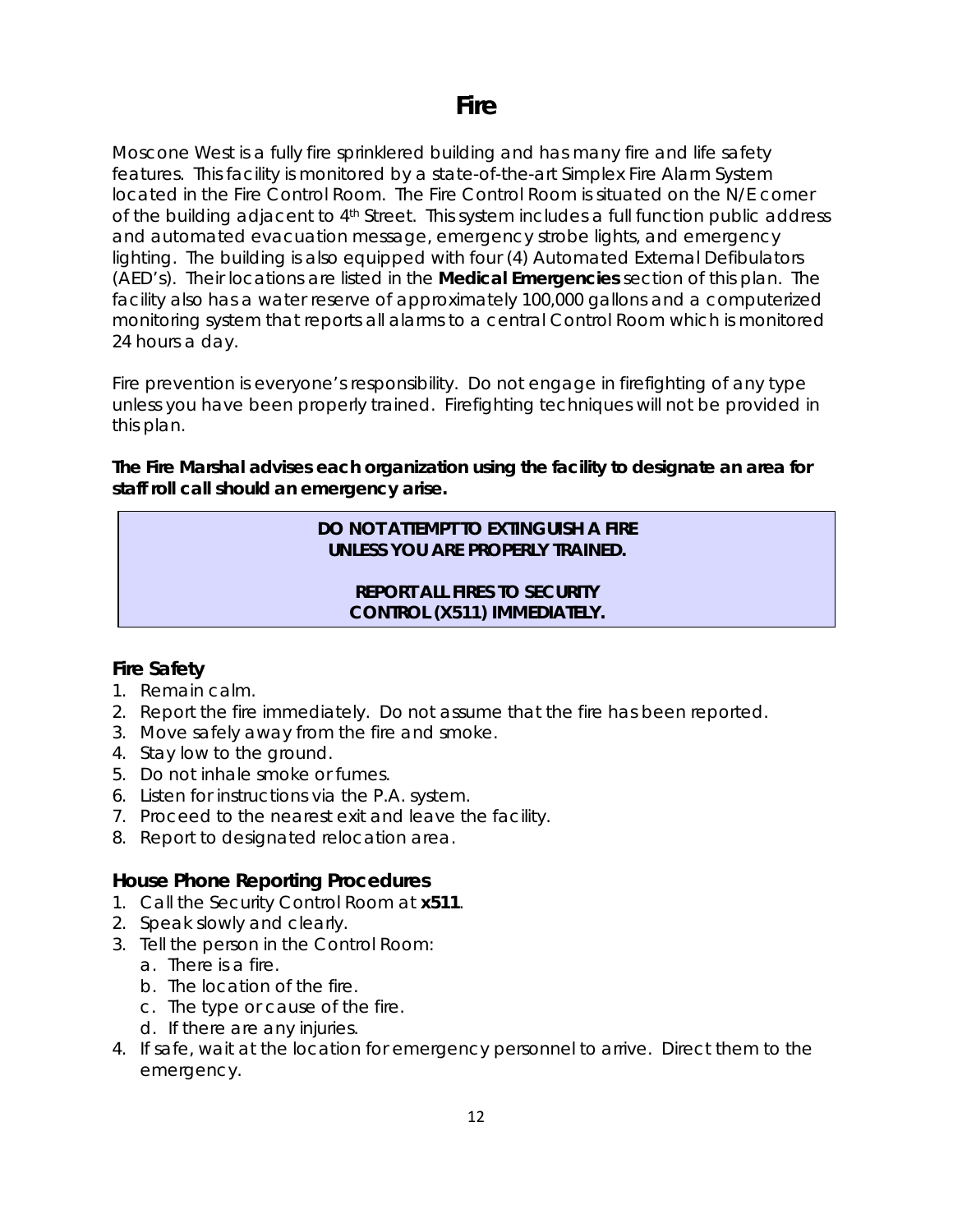# **Earthquake**

In the event of a natural disaster, the Moscone Center is designated as a Mass Care Facility for District 3 in San Francisco. On order by the Mayor of San Francisco and the Mayor's Office of Emergency Services, the American Red Cross will utilize the facility for this purpose. SMG will continue full operation of the facility. As a tenant of the facility, the American Red Cross will operate in compliance with all facility rules. SMG assumes no liability for the safety and well-being of visitors of the American Red Cross.

## **Earthquake Procedures**

- 1. Remain calm.
- 2. Take cover under a sturdy object or doorway. If possible, head towards the west or north hard walls of the building. Avoid all windows and glass.
- 3. Assist injured and disabled persons.
- 4. Prepare for aftershocks.
- 5. Do not use the elevators or escalators.
- 6. Listen for instructions via the P.A. system.
- 7. Do not leave the facility unless instructed.

## **Earthquake Emergency Announcement Verbiage**

The most senior staff member on-site shall determine if an earthquake announcement is needed. If it is determined to be needed, use the following verbiage:

"An earthquake has occurred. Do not leave the building unless instructed to do so. Avoid windows and glass walls. Do not use elevators. Leave any area that has been damaged. Aftershocks may occur."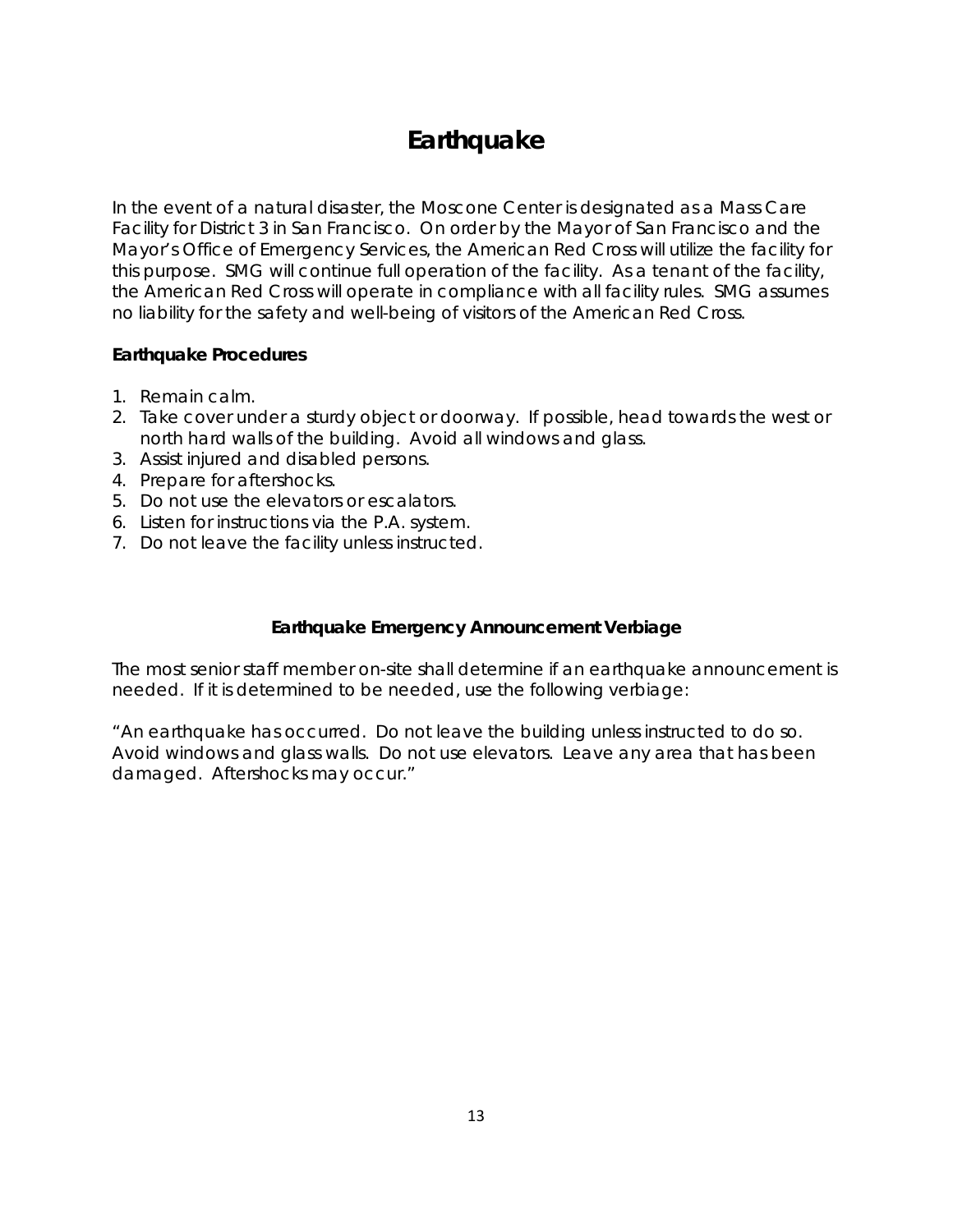# **Medical Emergencies**

Moscone West schedules medical personnel during all event hours. The medical staff is responsible for treating medical emergencies and serves as a liaison to emergency care agencies. The building is equipped with four Automated External Defibrillators. In addition to the first aid staff, many Moscone Center employees have been trained in CPR and AED protocols. The medical staff should be notified of all injuries. All nonemergency injuries should be directed to one of the Health Offices. If there is no medical staff on duty, non-emergencies should be reported to department managers, supervisors or to the Security Control Room (x4021). First Aid techniques are not included in this plan.

# **Moscone West First Aid Office Location**

| West First Aid Office | 1st floor near Howard Street | $(415)$ 974-4159 |
|-----------------------|------------------------------|------------------|
| entrance              |                              |                  |

## **Automatic External Defibrillator (AED) Locations at Moscone West**

| Basement Level: Main Kitchen |                                                        |
|------------------------------|--------------------------------------------------------|
|                              | 1 <sup>st</sup> Floor: West First Aid Office           |
|                              | 1 <sup>st</sup> Floor: Security Control Room           |
|                              | 3rd Floor: Northwest corner, adjacent to the restrooms |

## **Eyewash Station Locations**

Basement Level: Chiller Room Engineer Shop Housekeeping Storeroom Kitchen Dish Room

Level 2: Cart Charging Area

Level 3: Cart Charging Area

## **REPORT ALL MEDICAL EMERGENCIES IMMEDIATELY.**

 **To report a medical emergency, call x511 on any house/show phone.**

 **Please be prepared to answer some basic questions about the condition(s) of the injured. For example: Is the person breathing? Is the breathing labored? Is the person conscious? Is there any bleeding?, etc.**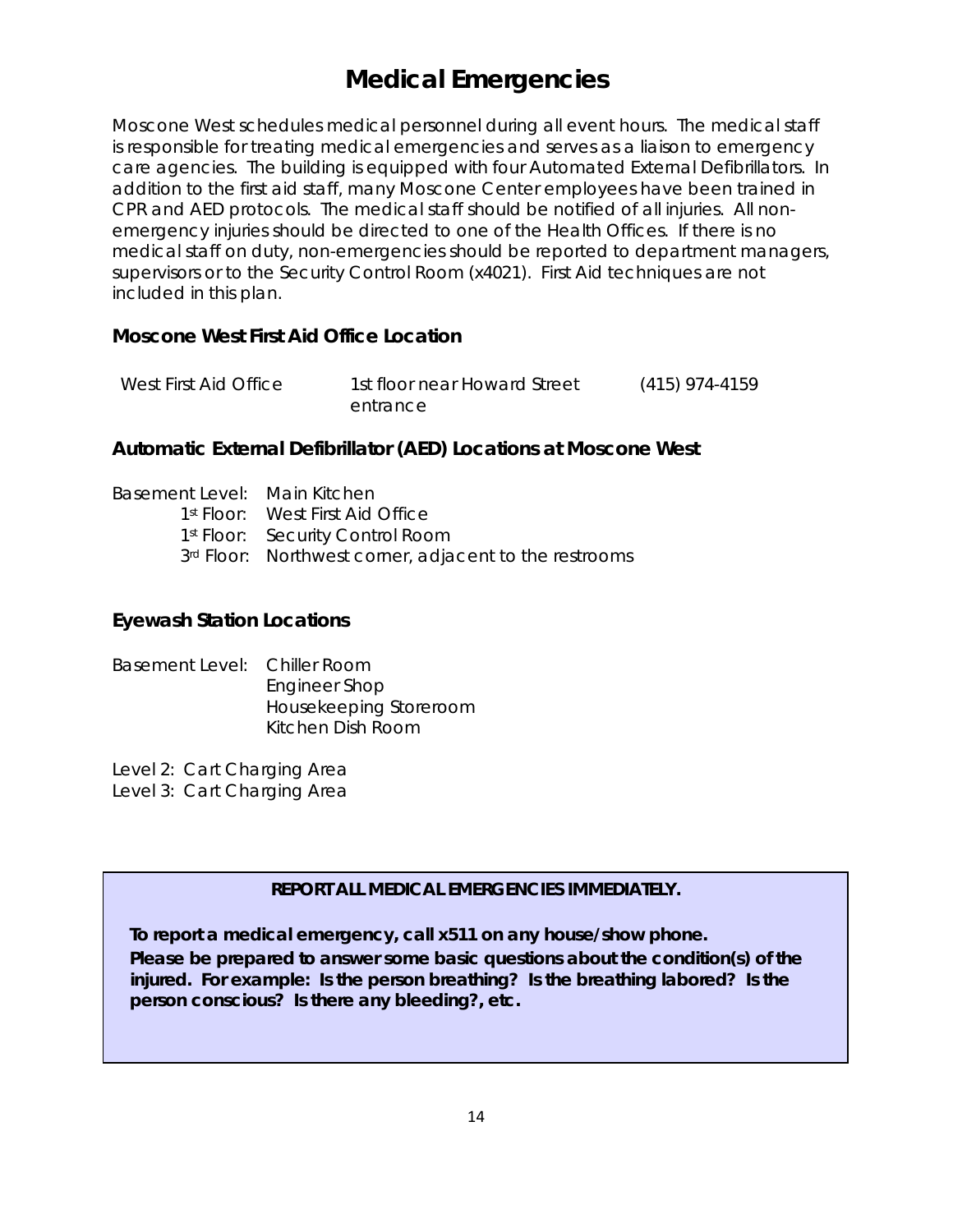# **MEDICAL EMERGENCIES (Cont.)**

# **Injury Safety**

- 1. Remain calm.
- 2. Report emergency immediately.
- 3. Do not move the injured person unless they are in danger of further injury.
- 4. Keep the person warm and covered.
- 5. Do not let the injured person see or touch his/her wounds.
- 6. Do not give an unconscious or semi-conscious person anything to eat or drink.

# **House Phone Reporting Procedures**

- 1. Call the Security Control Room at **x511;** or on a cell phone, dial (415) 974-4021.
- 2. Speak slowly and clearly.
- 3. Tell the person in the Control Room:
	- a. There is a medical emergency in Moscone West, 800 Howard Street.
	- b. The location of the emergency.
	- c. Be prepared to answer general questions as to the condition of the person.
	- d. Wait at the location for emergency personnel to arrive. Direct them to the emergency.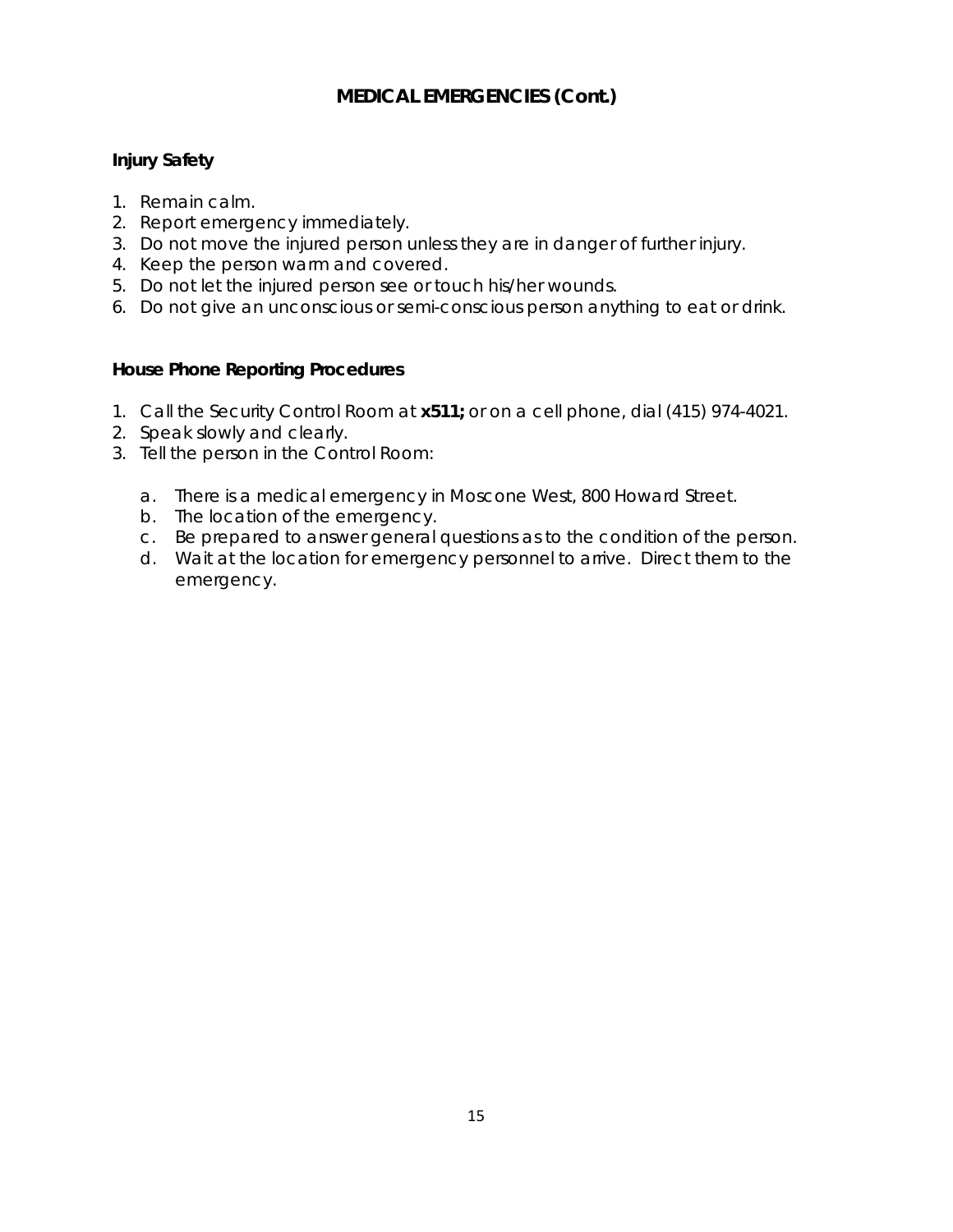# **Power Outage**

Although the likelihood of a complete blackout within Moscone West is minimal, the possibility still exists. In the event of a power outage, Moscone West is supplied with emergency power by diesel generators, with a capacity of 2,000 gallons of fuel. The emergency power system is designed to activate within seconds of any power disturbance. Once activated, there is a general level of power provided to those areas affected by power loss.

# **Power Outage Supply**

In the event of a power outage, some of the major areas supplied by the diesel generators are:

- 1. Emergency Lighting
- 2. Life Safety Features
- 3. Smoke Exhaust Fans
- 4. Control Room
- 5. VIES (Voice Initiated Egress System) for announcements
- 6. Refrigerators/Freezers
- 7. Sewage and Sump Pumps
- 8. Telephone Service
- 9. Elevators

## **POWER OUTAGES ARE DANGEROUS. - DO NOT ATTEMPT TO PROCEED IF YOU ARE NOT SURE OF YOUR PATH OR OBSTACLES IN FRONT OF YOU.**

# **General Reporting Guidelines**

- 1. Remain calm.
- 2. Go to the house phone closest to the emergency or call the Security Control Room at x511.
- 3. Wait for an answer.
- 4. Calmly explain the emergency.
- 5. Replace the receiver after reporting the emergency.
- 6. Listen for instructions via the P.A. system.

## **Elevator Stoppage**

Procedures for a stuck elevator with passengers inside are as follows: An engineer shall be dispatched to the scene. Engineering or Security personnel shall maintain communications with the occupant until extrication. If necessary, put occupant on hold, do not hang up! If the engineer is unable to reset the elevator and free the passenger, notify the San Francisco Fire Department and the elevator contractor immediately.

## **Power Outage Announcement Verbiage**

"A power outage has occurred and we are evacuating the facility (area). This is not an emergency. Please remain calm and leave the building in an orderly fashion."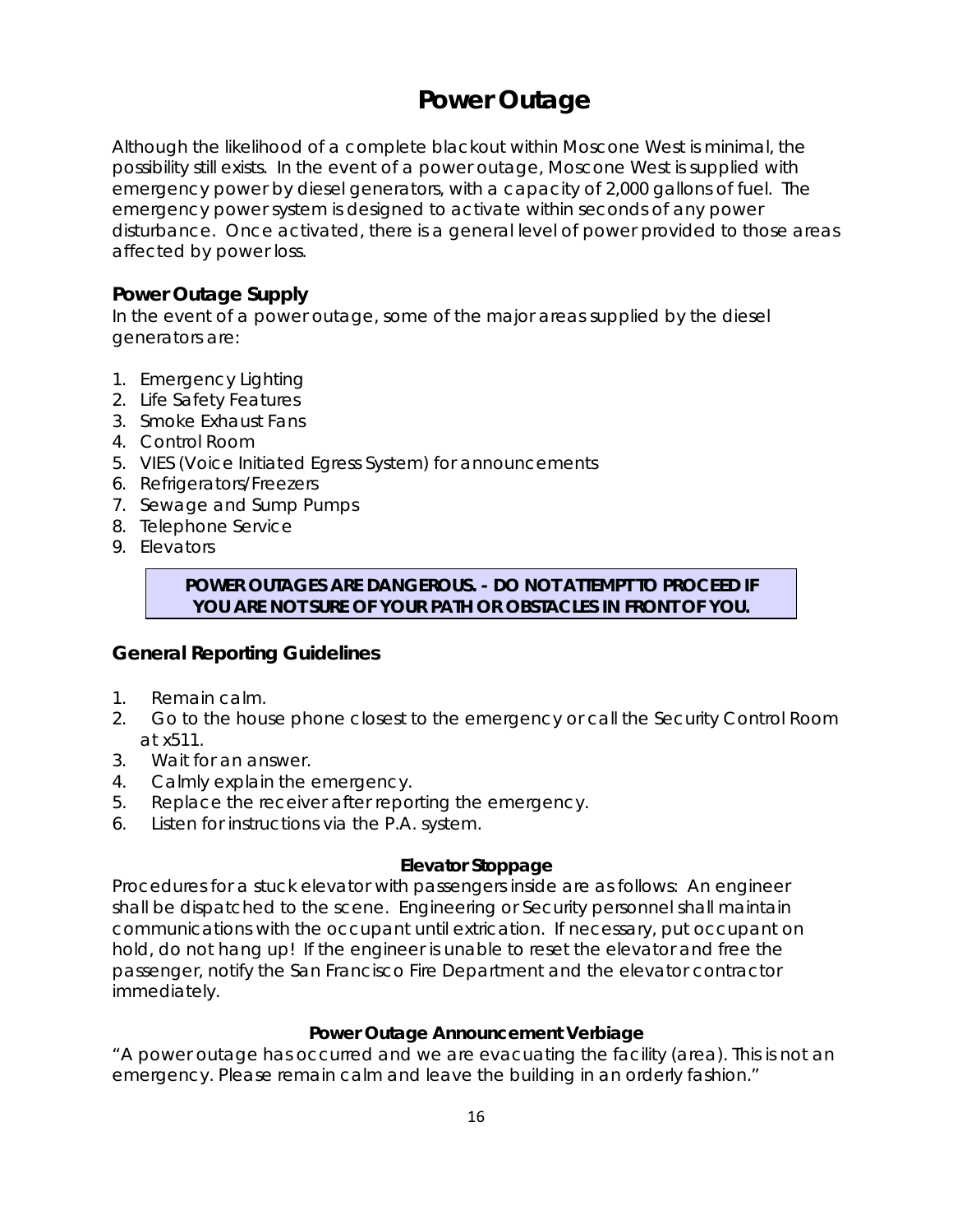# **Bomb Threat**

# **Bomb Threat Safety Guidelines**

# **MAINTAIN RADIO AND ELECTRONIC SILENCE.**

1. Alert all personnel that radio silence is required via the P.A. system.

# **P.A. SYSTEM SCRIPT:**

 **"***May I have your attention, please observe radio silence until further* *notice. I repeat, please observe radio silence until further notice***."**

- 2. Notify the General Manager, Assistant General Manager, Security Manager, Event Manager, and Director of Operations by telephone.
- 3. Using the P.A. system, recall all Moscone Center Senior Management to the Security Control Room.

## **P.A. SYSTEM SCRIPT:**

 **"***Your attention please, all Moscone Center Senior Managers report to the Security Control Room. All Moscone Center Senior Managers report to the Security Control Room."*

- 4. Dispatch a Rover to meet the San Francisco Police Department Bomb Squad. Notify them of the location of the Security Control Room.
- 5. Complete the Bomb Threat Check List on the next page as soon as possible.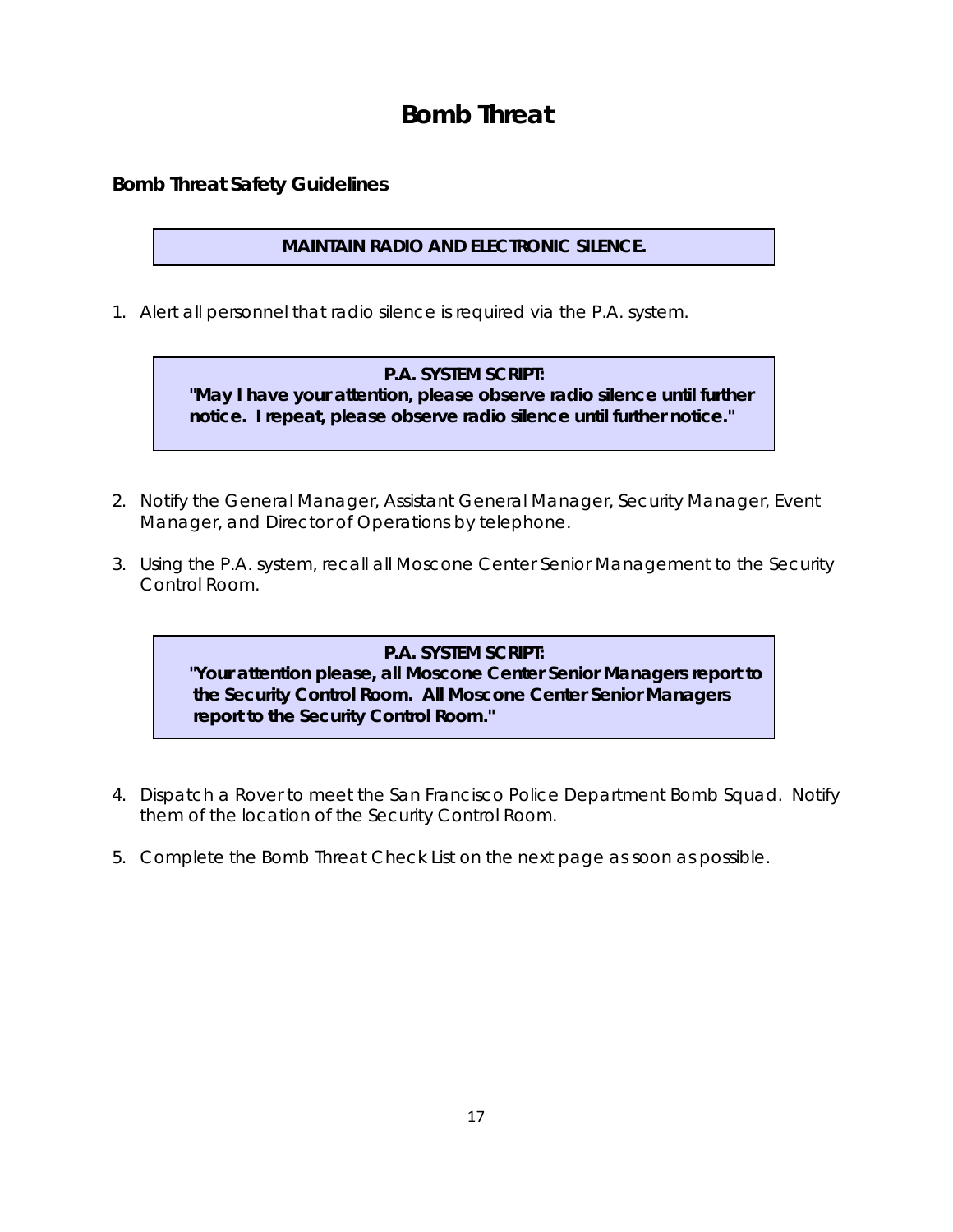# **BOMB THREAT CHECK LIST**

| <b>Callers Voice:</b>    |               | <b>Questions To Ask:</b>           |
|--------------------------|---------------|------------------------------------|
| Accent                   | Familiar      | When is the bomb going to explode? |
| Angry                    | Laughter      |                                    |
| Calm                     | Lisp          |                                    |
| Clearing Throat          | Loud          | Where is the bomb?                 |
| Coughing                 | Normal        |                                    |
| Cracking                 | Nasal         |                                    |
| Crying                   | Raspy         | What does it look like?            |
| Deep                     | Ragged        |                                    |
| Deep Breathing           | Slow          |                                    |
| Disguised                | Slurred       | What kind of bomb is it?           |
| Distressed               | Soft          |                                    |
| <b>Excited</b>           | Stutter       |                                    |
| Other:                   |               | What will make it explode?         |
| Familiar? Who?           |               |                                    |
|                          |               |                                    |
| <b>Background Noise:</b> |               | Did you place the bomb?            |
| Animals                  | Music         | Why?                               |
| Baby                     | Office        |                                    |
| Bar                      | P.A. System   |                                    |
| Cellular                 | Pay Phone     | What is your name?                 |
| Clear                    | Plane         |                                    |
| Cordless                 | People        |                                    |
| Factory                  | <b>Static</b> | Where do you live?                 |
| Home                     | Street        |                                    |
| Long Distance            | Voices        |                                    |
| Motor                    | In-house      |                                    |
| Other:                   |               | Is there a way to contact you?     |
|                          |               |                                    |
| Threat Language:         |               |                                    |
| Educated                 | Incoherent    | Exact wording of threat:           |
| Foul                     | Message read  |                                    |
| Irrational               | Taped         |                                    |
| Other:                   |               |                                    |
|                          |               |                                    |
| Caller Description:      |               |                                    |
| Male                     | Female        |                                    |
| Age:                     | Race:         |                                    |
| Other:                   |               |                                    |
|                          |               |                                    |
|                          |               |                                    |
| Call Received by:        |               |                                    |
|                          |               |                                    |
|                          |               | Date:___________                   |
|                          |               | a.m./p.m.<br>Time:                 |
|                          |               |                                    |
|                          |               |                                    |
|                          |               |                                    |
|                          |               | # Threat Received at: ____         |
| Phone $#$ :              |               | a.m./p.m.                          |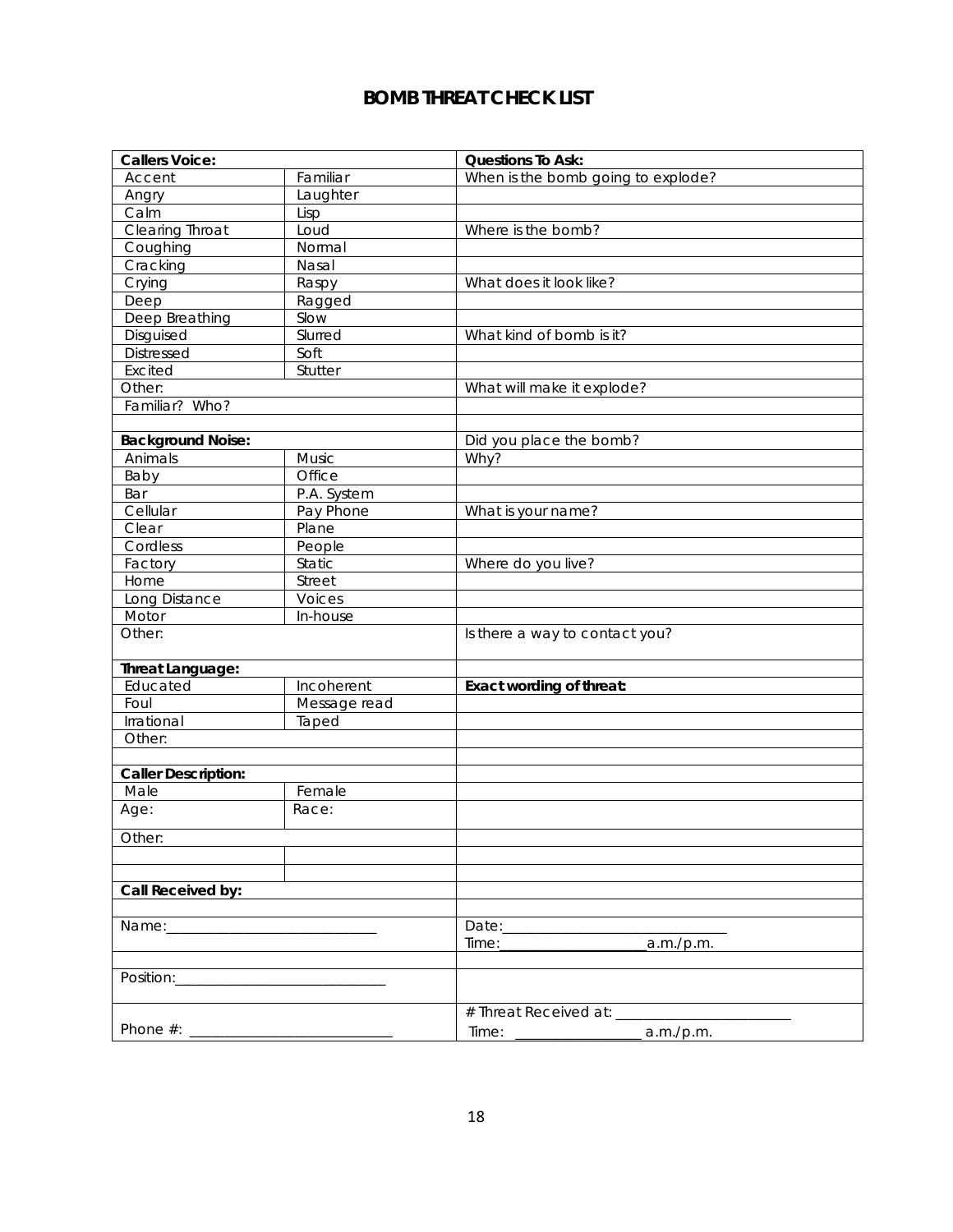# **Social Disturbances**

Disturbances can range from two people arguing to large groups of angry protestors inside or outside of the facility. Most disturbances are nonviolent protests outside of the building. However, occasionally protestors will enter the building.

## **Social Disturbance Procedures**

#### **NOTIFY SECURITY IMMEDIATELY OF ALL DISTURBANCES.**

- 1. Remain calm.
- 2. Do not attempt to enter into, defend a position, or subdue anyone involved in a disturbance.
- 3. If disturbance turns violent, call **911**.
- 4. Do not loiter. Leave the area immediately. Return to the facility if you are outside.

# **General Reporting Guidelines**

- 1. Go to the house phone closest to the emergency or call the Security Control Room at **x511**, or on a cell phone, dial (415) 974-4021.
- 2. Wait for an answer.
- 3. Calmly explain the emergency.
- 4. Replace the receiver after reporting the emergency.
- 5. Listen for instructions via the P.A. system.

If it is safe to do so, wait at the house phone for emergency personnel to arrive. Direct them to the emergency.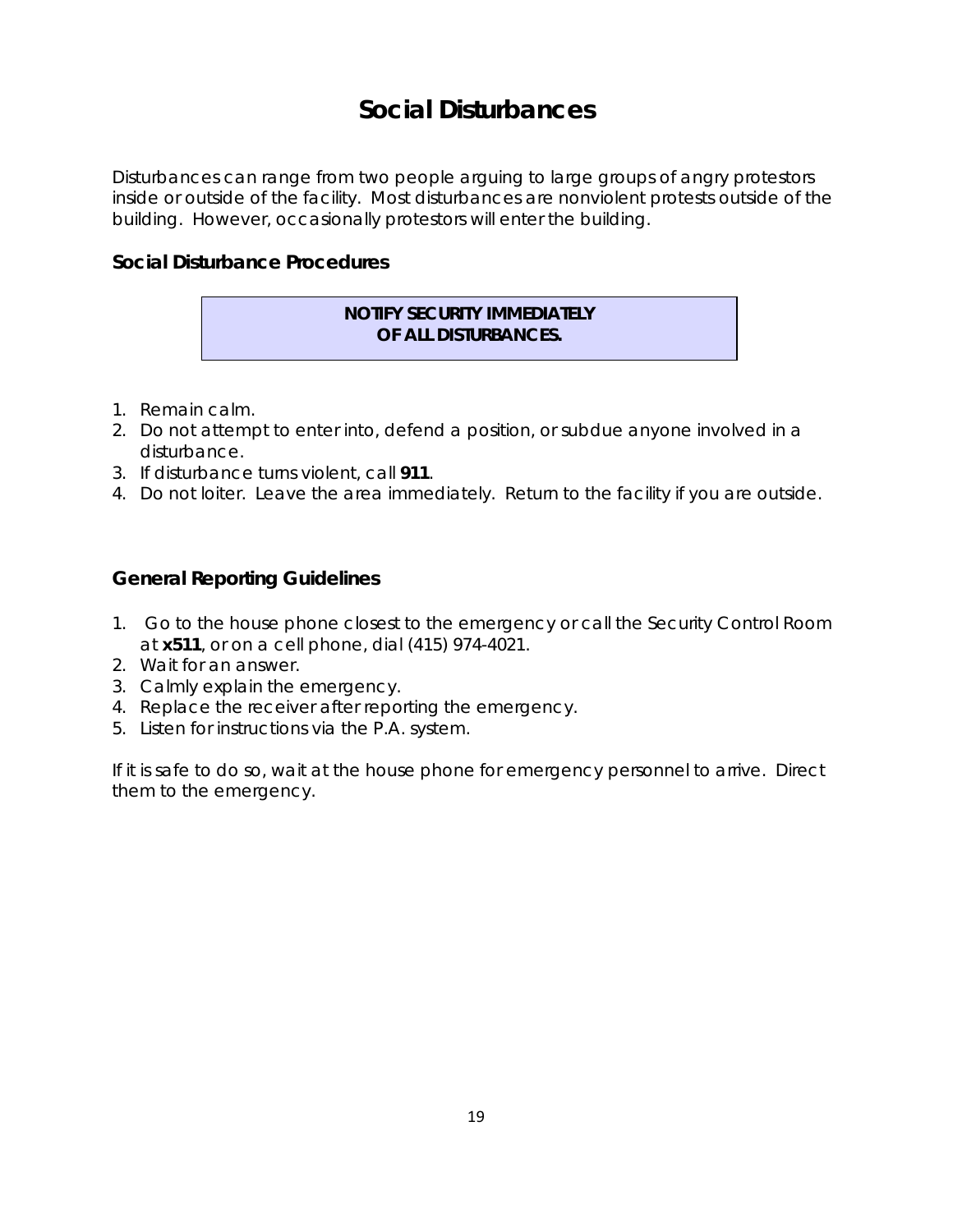# **Building/Portable Structure Collapse**

Collapse of any kind is often a complex, confusing and extremely dangerous situation. It frequently involves specialized rescue personnel and heavy equipment not readily available.

The collapse of a portable structure such as an exhibit booth within the facility is possible and would necessitate an immediate response by emergency personnel.

# **General Collapse Guidelines**

# **DEBRIS ARE UNSTABLE IMMEDIATELY FOLLOWING A COLLAPSE – DO NOT ENTER A COLLAPSED AREA.**

- 1. Go to the house phone closest to the emergency to call the Security Control Room at **x511**.
- 2. Wait for an answer.
- 3. Calmly explain the emergency.
- 4. Replace the receiver after reporting the emergency.
- 5. If safe, wait at the house phone for emergency personnel to arrive. Direct them to the emergency.

# **STAY CLEAR OF THE AREA!**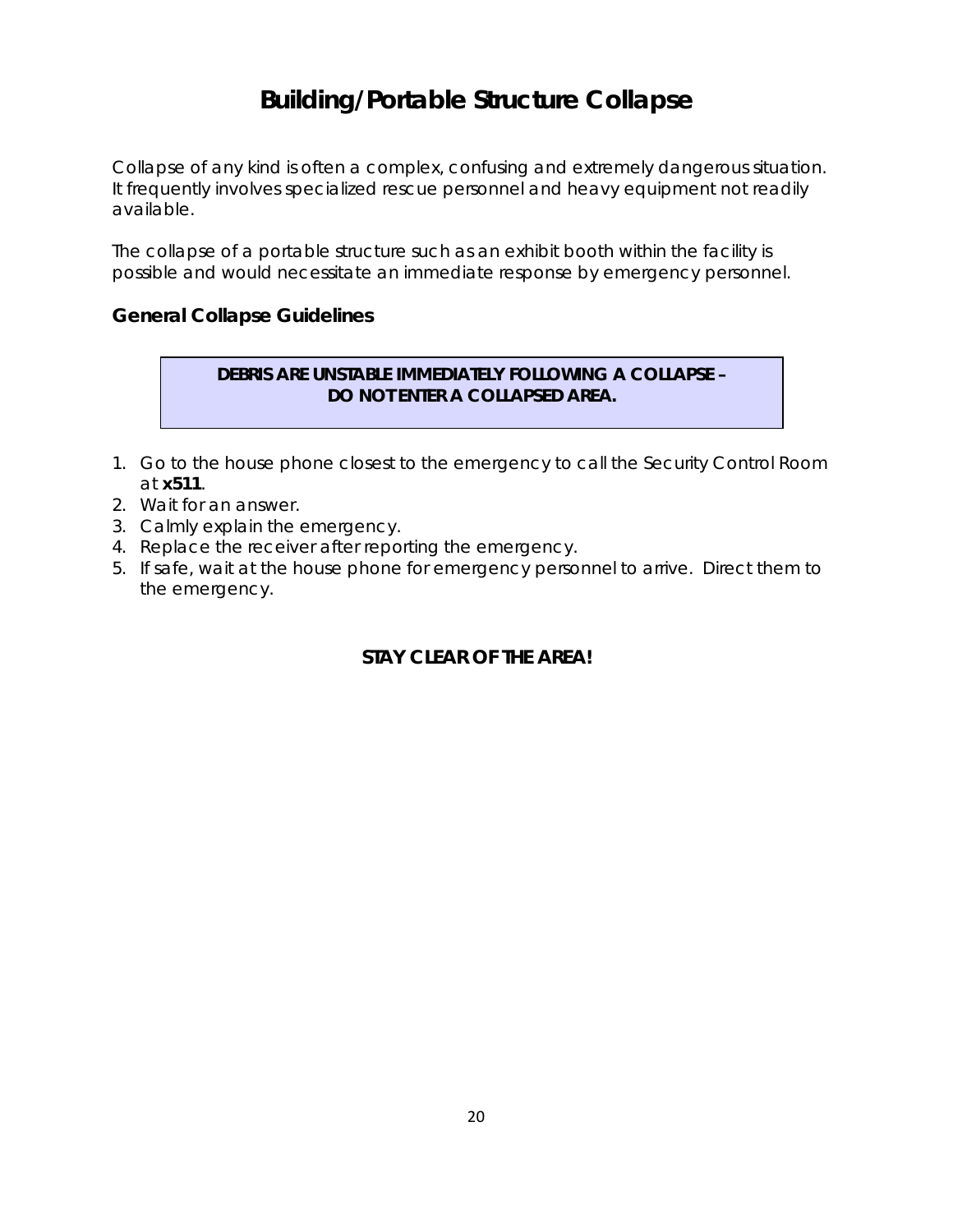# **Toxic/Chemical Emergencies**

Although Moscone West does not allow large quantities of flammable materials, dangerous chemicals, or undocumented toxic substances in the facility, there still exists the possibility of a toxic or chemical emergency.

## **ALL CHEMICALS USED IN THE FACILITY HAVE MSDS DOCUMENTATION AVAILABLE IN THE CONTROL ROOM, HEALTH SERVICES, PURCHASING AND OPERATIONS OFFICES.**

## **ALL CHEMICALS BROUGHT INTO THE FACILITY MUST HAVE CURRENT MSDS INFORMATION AND BE REGISTERED WITH THE EVENT MANAGER IN CHARGE OF THE EVENT.**

# **Toxic Emergency Safety**

- 1. Stay clear of the affected area. Assume the substance to be a health hazard.
- 2. Do not inhale fumes, gases or smoke. Do not touch the substance.
- 3. Evacuate the general area if the substance does not dissipate easily into the air or a strong odor persists.
- 4. Notify the Security Control Room immediately by phone at **x511**, or on a cell phone, dial (415) 974-4021.
- 5. Do not attempt to clean spills or extinguish flames until the proper disposal or extinguishing method has been identified on the chemical's MSDS sheet.
- 6. Move all injured persons away from the hazard.
- 7. Keep all visitors away from the affected area.
- 8. Upon the direction of the emergency personnel or the highest ranking manager, evacuate if necessary.

# **DO NOT TREAT INJURIES IF THE OFFENDING SUBSTANCE IS UNKNOWN.**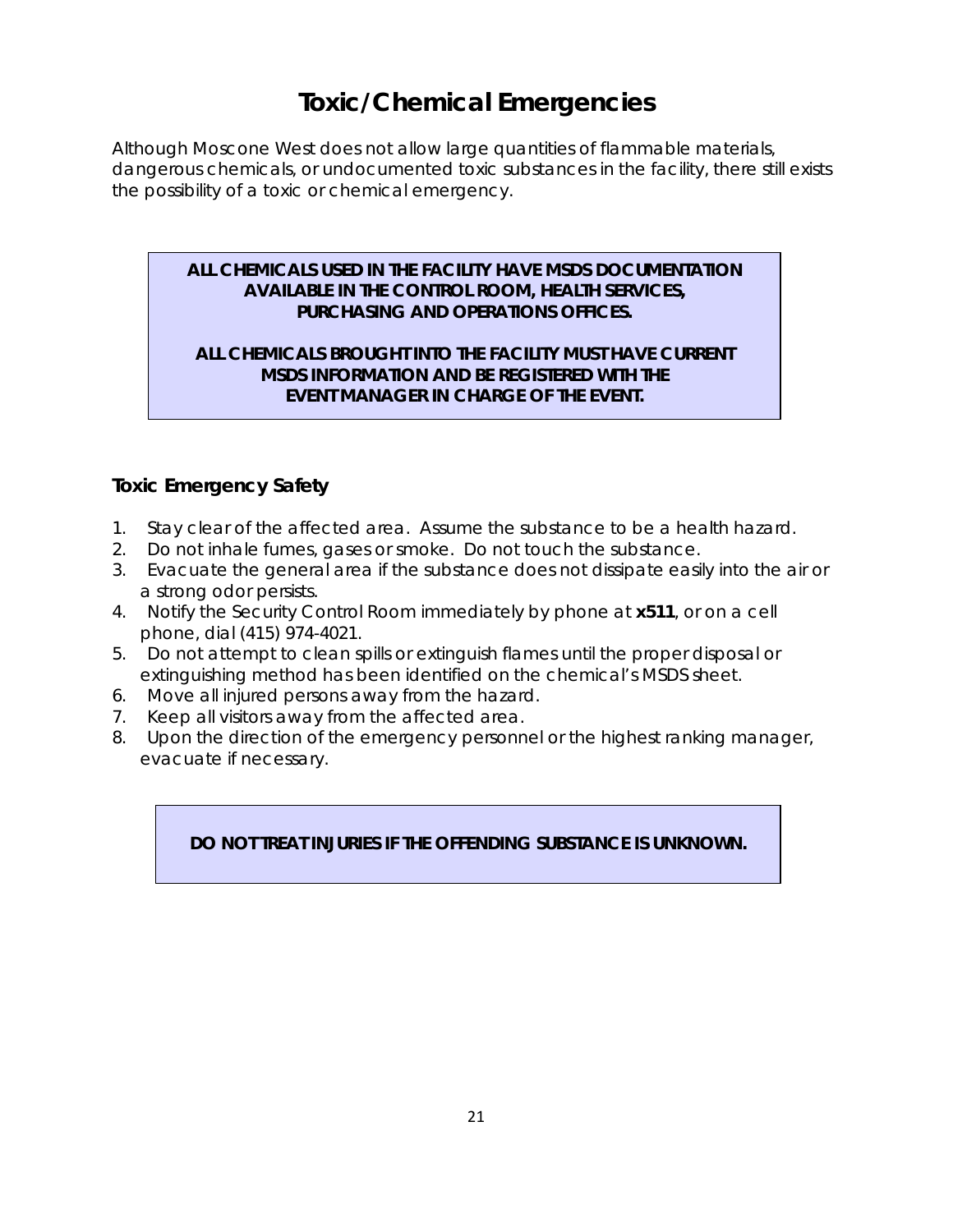# **House Phone Chemical Reporting Procedures**

- 1. Lift the receiver of a white house phone and dial Security Control at **x511**, or on a cell phone, dial (415) 974-4021.
- 2. When Security Control answers, tell the person:
	- a. There is a chemical emergency.
	- b. The location of the chemical emergency.
	- c. The type or cause of the chemical emergency.
	- d. If there are any injuries.
- 3. If safe, wait for help to arrive.

# **911 Toxic Emergency Reporting Procedures**

- 1. Call 911.
- 2. Speak slowly.
- 3. Tell the Operator:
	- a. There is a chemical emergency at **Moscone West-800 Howard Street**.
	- b. The location of the chemical emergency within the building.
	- c. The type or cause of the chemical emergency.
	- d. If there are any injuries.
- 4. If safe, wait for help to arrive.

## **Toxic Injury Procedures**

- 1. Isolate all persons affected by the toxic hazard.
- 2. Do not touch the affected area.
- 3. Do not perform first aid techniques you are not trained in.
- 4. Do not perform first aid techniques until the MSDS sheets are available.
- 5. Do not let the injured person see or touch his/her wounds.
- 6. Do not give an unconscious or semi-conscious person anything to eat or drink.
- 7. Notify the Security Office, the Nurse, and 911 as soon as possible.
- 8. When help arrives, stand clear of the area. Lend assistance only if asked.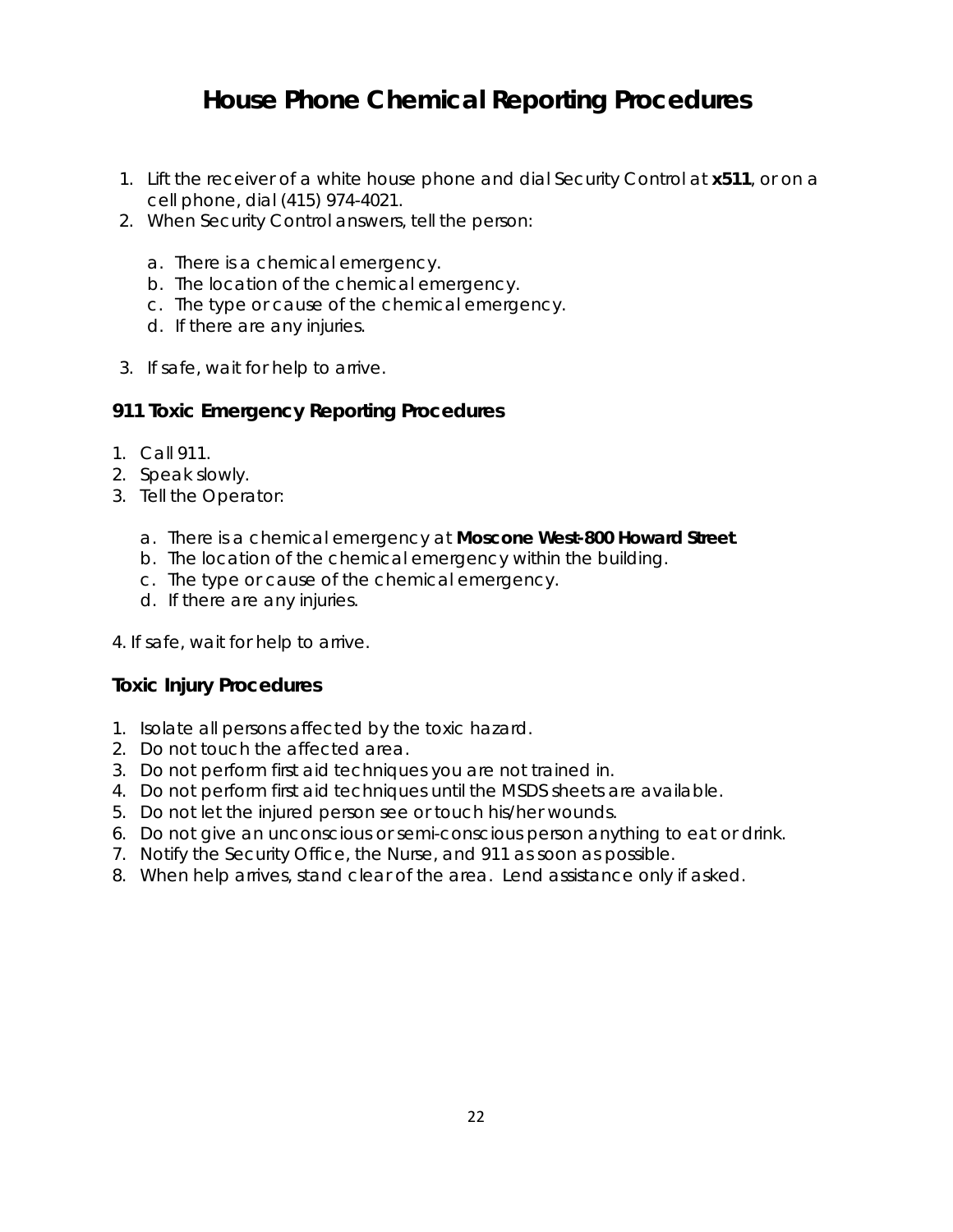# **Flood**

Although the possibility of a major flood inundating Moscone West is remote, the dangers associated with water related emergencies are real and should be prepared for. Since the basement level of Moscone West is located below the water table and within the flood plain, there exists the possibility of water related emergency situations within the facility.

## **General Reporting Guidelines**

- 1. Go to the house phone closest to the emergency to call the Security Control Room and call x511or dial Security Control at (x4021).
- 2. Wait for an answer.
- 3. Calmly explain the emergency.
- 4. Replace the receiver after reporting the emergency.

If safe, wait at the house phone for emergency personnel to arrive. Direct them to the emergency.

# **FLOODS ARE DANGEROUS - USE CAUTION WHEN APPROACHING ANY WATER HAZARD - DANGER OF DROWNING, ELECTROCUTION, AND ACCIDENTS CAN OCCUR.**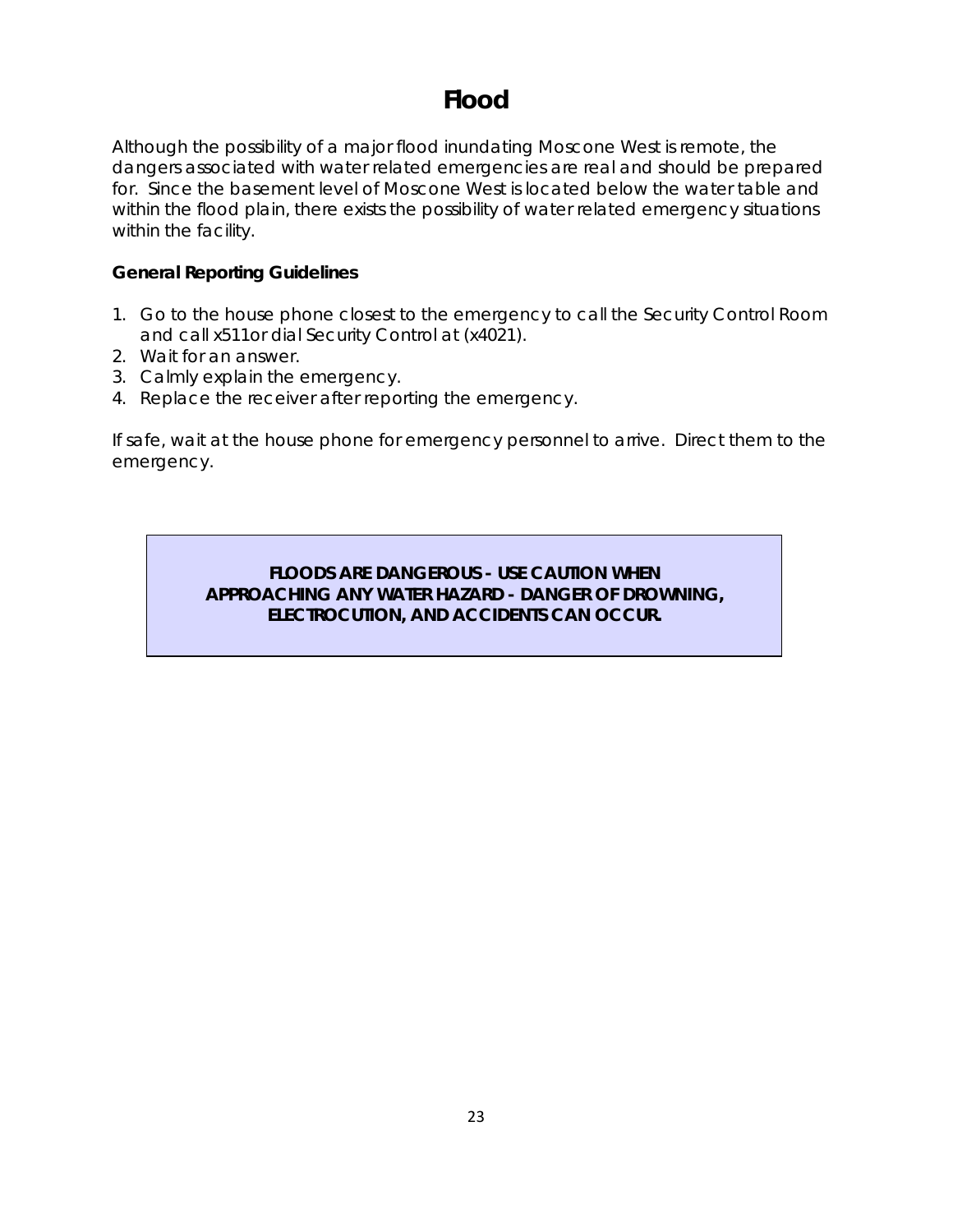# **Hostile Intruder**

This section is added to provide basic guidelines for SMG administrators, employees, clients, and guests should a hostile intruder enter the facility.

If a hostile intruder enters the facility:

- 1. Move to a safe location within the building, such as an interior room or behind large equipment or furniture. Stay out of view and away from windows.
- 2. Close doors and lock, if possible.
- 3. Remain calm and quiet.
- 4. Try to warn others without endangering yourself.
- 5. If it is safe to do so, call 911. Notify Security at x511.
- 6. Do not pull the fire alarm. A fire alarm activation would signal all occupants to evacuate the building placing individuals in jeopardy as they attempt to exit. Remain in a safe place until law enforcement or Senior Management personnel